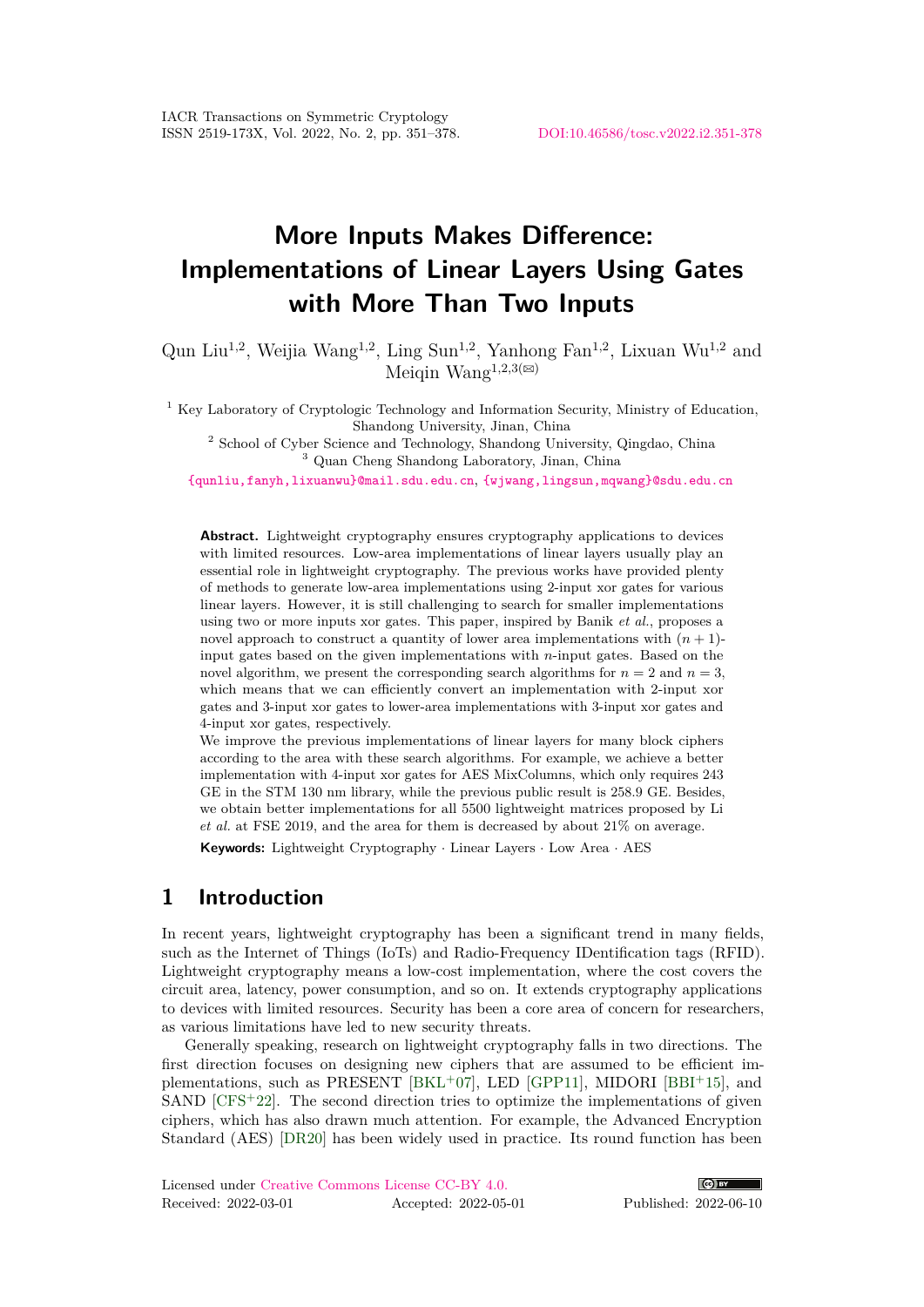frequently used in designing other cryptographic primitives (e.g., AEGIS [\[WP13\]](#page-27-0) and Rocca  $[\text{SLN}^+21]$ . Therefore, an efficient implementation will directly reduce the cost of deploying AES for primitives using its round function.

In practice, we can build circuit implementations of linear layers using a variety of heuristics (e.g., [\[Paa97,](#page-27-2) [BP10,](#page-25-2) [BMP13,](#page-25-3) [KLSW17,](#page-26-3) [LSL](#page-27-3)<sup>+</sup>19, [TP20,](#page-27-4) [XZL](#page-27-5)<sup>+</sup>20, [BFI21,](#page-25-4) [LXZZ21,](#page-27-6) [LWF](#page-27-7)<sup>+</sup>22 for an incomplete list) originating in Paar's work [\[Paa97\]](#page-27-2). Most of those previous works only consider the circuits using 2-input gates. However, most standard cell libraries of CMOS logic processes have dedicated gates that support 3-input xor gates or 4-input xor gates ([\[BPMC18,](#page-26-4) [RMTA20,](#page-27-8) [BFI21,](#page-25-4) [BDK](#page-25-5)<sup>+</sup>21]). Meanwhile, it should be noted that using gates with more than two inputs may give rise to some more efficient circuits. We first consider the most popular criteria for the lightweight implementation gate equivalents (GE).<sup>[1](#page-1-0)</sup> In this paper, we use two ASIC libraries (see [Table 1\)](#page-1-1), adopted from  $[BDK+21]$  $[BDK+21]$ .

<span id="page-1-1"></span>**Table 1:** Logic libraries with gates and the corresponding costs.

| Gate<br>Library  | XOR <sub>2</sub> | XOR3                                  | XOR4 |
|------------------|------------------|---------------------------------------|------|
| $1: STM$ $90~nm$ | $2 \text{ GE}$   | $3.25 \, \text{GE}$   5 GE            |      |
| 2: STM 130 nm    | 3.33 GE          | $4.66 \text{ GE}$   $5.99 \text{ GE}$ |      |

We give an example with a matrix *M*1,

$$
\begin{bmatrix} 1 & 1 & 1 & 0 \\ 0 & 1 & 1 & 1 \end{bmatrix},
$$

the inputs  $\vec{x} = (x_0, x_1, x_2, x_3)^T$ , and the outputs  $\vec{y} = (y_0, y_1)^T$ . The optimal solution with the minimum number of XOR operations to compute  $\vec{y} = M_1 \vec{x}$  can be performed by the procedure described by [Figure 1-](#page-1-2)left, requiring three gates. In STM 130 nm library, the circuit needs 9*.*99 GE and cannot be improved by 2-input xor gates. However, if we construct the circuit with 3-input gates (see [Figure 1-](#page-1-2)right), it only needs 9*.*32 GE.

<span id="page-1-2"></span>

| $t_4=x_1\oplus x_2$    | $y_0 = x_0 \oplus x_1 \oplus x_2$ |
|------------------------|-----------------------------------|
| $y_0=t_4\oplus x_0$    | $y_1 = x_1 \oplus x_2 \oplus x_3$ |
| $y_1 = t_4 \oplus x_3$ |                                   |

**Figure 1:** Two implementations of  $(y_0, y_1)^T = M_1 \times (x_0, x_1, x_2, x_3)^T$ .

Despite the potential advantage of the circuit using gates with more than two inputs, it is still challenging to design an approach to find suitable circuits. Baksi *et al.* [\[BDK](#page-25-5)<sup>+</sup>21] directly searched for the circuits by adopting the BP algorithm proposed in [\[BP10\]](#page-25-2) with 3-input xor gates. It is the first heuristic method that takes them into account and performs well in STM 130 nm library. Besides, this approach may significantly increase the searching space due to the larger amount of gate inputs, leading to a long time to run until a proper circuit is found. In [\[BFI21\]](#page-25-4), Banik *et al.* proposed another strategy that attempts to convert a circuit with 2-input gates into another one with 3-input gates. This strategy can benefit from the known heuristic algorithms that produce circuits with 2-input gates. We call it the BFI algorithm and give a brief introduction. The algorithm starts with the BP algorithm to generate many circuits with 2-input gates, and then transforms them into ones with 3-input gates. This intelligent strategy reduces the search space and obtains many circuits for linear layers with fewer areas than before. Nevertheless, we note that

<span id="page-1-0"></span><sup>&</sup>lt;sup>1</sup>The unit of gate size is Gate Equivalent (GE), where one GE equals the area of a 2-input NAND gate. The cost of other gates in terms of GE is a normalized ratio between their area and one NAND gate area.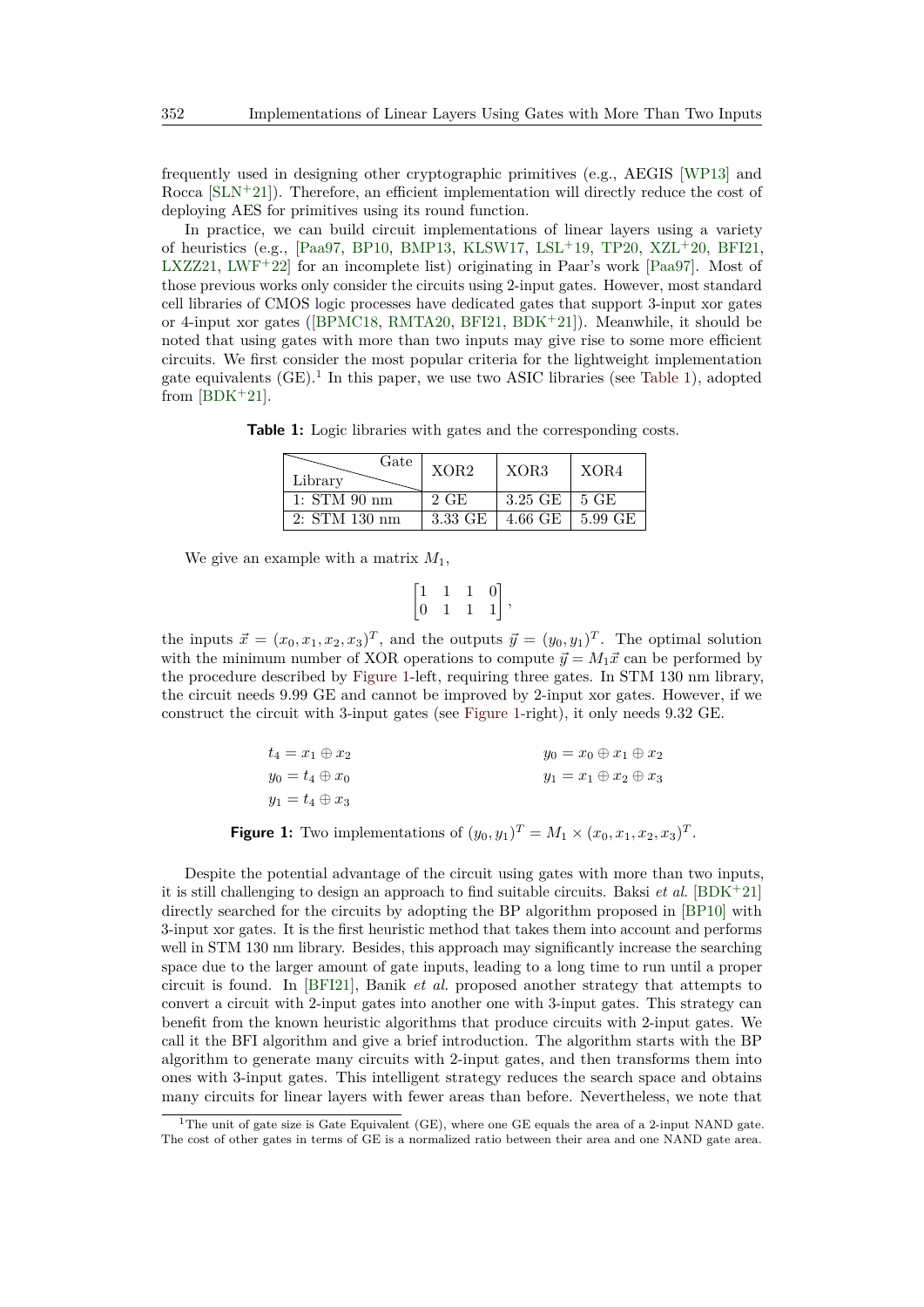firstly, it is still unknown whether it can be generalized to gates with more than 3 inputs, and secondly, the one (with 2-input gates) to one (with 3-input gates) transformation may reduce too much the search space. It is a bit of waste that a suitable circuit is only transformed into one circuit with 3-input gates. Therefore, this is an exciting research direction.

### **1.1 Our Contributions**

In this paper, we follow the line of the work of Banik *et al.* and propose two algorithms to provide more generalized and efficient algorithms to reduce the circuit areas of linear layers. Then, we instantiate them to optimize the existing matrices with 3/4-input xor gates.

**New algorithms to optimize the circuit areas with 3/4-input xor gates.** This paper proposes two novel algorithms that can construct a quantity of lower area implementations with  $(n + 1)$ -input gates based on the given implementations with *n*-input gates. The first method is the transform algorithm. It can convert a circuit using gates with no more than *n* inputs into a lower area circuit using gates with no more than  $n + 1$ inputs. As a transform framework, we can utilize it to convert circuits using gates with more inputs. The second method is the graph extending algorithm. It can produce massive equivalent circuits with low area and depth for a given circuit. The algorithm utilizes more information hidden in the given circuit and can be applied after any existing algorithms to optimize the results further.

Based on the novel algorithms, we instantiate the corresponding search algorithms EGT2 for  $n = 2$  and EGT3 for  $n = 3$ , which means that we can efficiently transform an implementation with 2-input xor gates and 3-input xor gates to lower-area implementations with 3-input xor gates and 4-input xor gates, respectively.

**Application to many linear layers of block ciphers.** We apply EGT2 and EGT3 to several linear layers from the literature, including matrices already used in different ciphers [\[DR20,](#page-26-2) [CMR05,](#page-26-5) [JNP15,](#page-26-6) [Ava17,](#page-25-6) [BBI](#page-25-1)+15, [BCG](#page-25-7)+12, [ADK](#page-24-0)+14, Ava17, [BJK](#page-25-8)+16,  $AIK^+00$  $AIK^+00$ . With the help of these search algorithms, we improve the previous implementations of linear layers for many block ciphers according to the area. The results are listed in [Table 2](#page-3-0) and [Table 3,](#page-3-1) where XZLBZ is a heuristic algorithm proposed in  $[XZL+20]$  $[XZL+20]$ . For the thirteen linear layers in the tables below, we optimize eight matrices in circuit areas and obtain four with the same circuit areas. Notably, for AES MixColumns, we achieve a circuit with 243 GE, better than the previous best result (258.9 GE) reported in  $|BDK+21|$ .

We also apply our algorithms to 5500 lightweight matrices proposed by Li *et al.* in  $[LSL+19]$  $[LSL+19]$  and obtain better circuits for all the matrices than all known state-of-the-art results. [Figure 2](#page-4-0) shows the comparison between the GE concerning different algorithms. On average, for each matrix, the circuit area is decreased by about 21%.

Additionally, we synthesize different implementations of AES MixColumns in hardware (see [Table 4\)](#page-3-2). The results show that our implementation achieves a better area and reduces power at the cost of slight and reasonable growth of latency.

#### **1.2 Organization**

In [Section 2,](#page-4-1) we give some basic notations and definitions. Then, we propose the transform algorithm in [Section 3.](#page-6-0) In [Section 4,](#page-8-0) we propose the graph extending algorithm and give some examples. Next, in [Section 5,](#page-14-0) we combine two algorithms and instantiate EGT2 and EGT3 algorithms. Finally, we conclude and propose future research directions in [Section 6.](#page-24-2)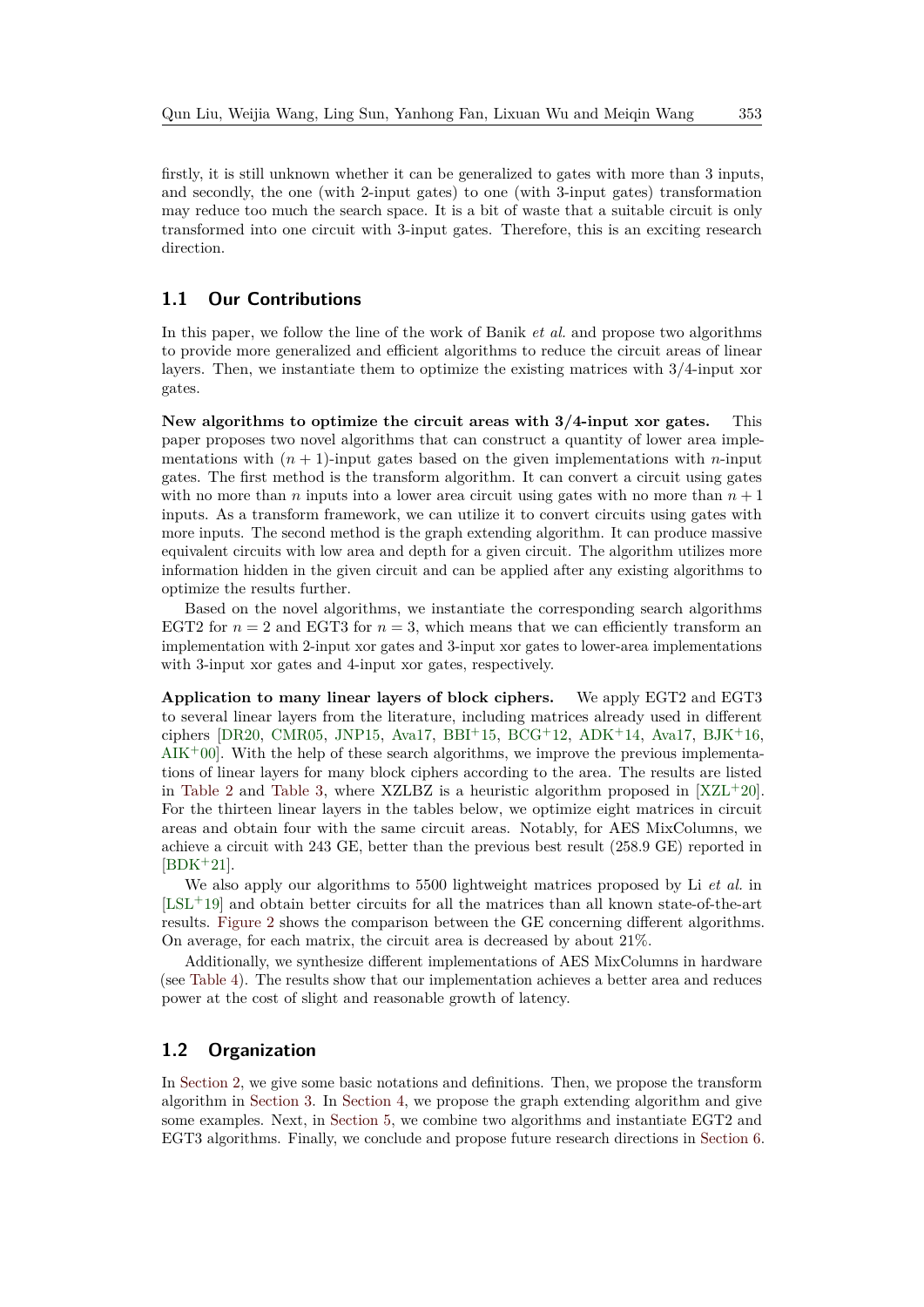<span id="page-3-0"></span>**Table 2:** The results of implementation cost of matrices in the library named STM 90 nm. The results consist of the circuit area (GE) and the gates. We use " $(m)$ " to represent m 2-input xor gates, use " $(m, p)$ " to represent m 2-input xor gates and p 3-input xor gates, and use " $(m, p, q)$ " to represent *m* 2-input xor gates and *p* 3-input xor gates and *q* 4-input xor gates.

| Matrix                     | XZLBZ <sup>a</sup> | $[BDK+21]^{b}$ | $[BFI21]^{b}$ | $XZLBZ+BFIb$   |               | $XZLBZ+EGT2^b$ $XZLBZ+EGT3^c$ |
|----------------------------|--------------------|----------------|---------------|----------------|---------------|-------------------------------|
| AES [DR20]                 | 184 (92)           | 176.7(12, 47)  | 169.0(39,28)  | 169.7(41,27)   | 167.5(35,30)  | 166.5(31, 26, 4)              |
| ANUBIS [BR00]              | 198(99)            | 187.7(11,51)   | 185.0(60, 20) | 177.2(35,33)   | 177.2(35,33)  | 175.5(28, 26, 7)              |
| CLEFIA $M_0$ [SSA+07]      | 196(98)            | 185.2(13, 49)  | 185.0(60, 20) | 180.7(40,31)   | 178.5(34,34)  | 178.0(32,32,2)                |
| CLEFIA $M_1$ [SSA+07]      | 206(103)           | 207.5(3,62)    | 193.0(38,36)  | 190.2(48, 29)  | 186.5(38,34)  | 185.7(35,31,3)                |
| FOX MU4 [JV04]             | 272 (136)          |                | 231.7(46, 43) | 241.7 (64, 35) | 241.7(64,35)  | 239.0(53, 24, 11)             |
| JOLTIK [JNP15]             | 88 (44)            | 83.0(9,20)     | 84.0 (16, 16) | 83.5 (19, 14)  | 82.0(15,16)   | 81.7(14,15,1)                 |
| $MIDORI [BBI+15]$          | 48(24)             | 52.0(0,16)     | 45.0(16,4)    | 48.0(24,0)     | 45.0(16,4)    | 45.0(16,4,0)                  |
| PRINCE $M_0, M_1$ [BCG+12] | 48(24)             | 52.0(0,16)     | 45.0(16,4)    | 46.5(20, 2)    | 45.0(16,4)    | 45.0(16,4,0)                  |
| PRIDE $L_0 - L_3$ [ADK+14] | 48(24)             | 52.0(0,16)     | 45.0(16,4)    | 48.0(24,0)     | 45.0(16,4)    | 45.0(16,4,0)                  |
| QARMA128 [Ava17]           | 96(48)             | $\sim$         | 90.7(34,7)    | 90.7(34,7)     | 90.0(32,8)    | 90.0(32,8,0)                  |
| QARMA64 [Ava17]            | 48(24)             | 52.0(0,16)     | 45.0(16,4)    | 45.0(16,4)     | 45.0(16,4)    | 45.0(16,4)                    |
| SMALLSCALE AES [CMR05]     | 86 (43)            | 78.0(0, 24)    | 80.2(19,13)   | 80.2(19,13)    | 79.5(17,14)   | 79.5(17, 14, 0)               |
| TWOFISH [SKW+98]           | 222(111)           | 215.5(20,54)   | 222.5(43, 42) | 203.0(56, 28)  | 201.0(55, 28) | 199.7(50, 23, 5)              |

<sup>a</sup> Using 2-input xor gates.

<sup>b</sup> Using 2/3-input xor gates.

 $\rm^c$  Using 2/3/4-input xor gates.

<span id="page-3-1"></span>**Table 3:** The results of implementation cost of matrices in the library named STM 130 nm. The results consist of the circuit area (GE) and the gates. We use " $(m)$ " to represent m 2-input xor gates, use " $(m, p)$ " to represent *m* 2-input xor gates and *p* 3-input xor gates, and use " $(m, p, q)$ " to represent *m* 2-input xor gates and *p* 3-input xor gates and *q* 4-input xor gates.

| Matrix                                  | XZLBZ <sup>a</sup> | $[$ BDK <sup>+</sup> 21] <sup>b</sup> | $[BFI21]^{b}$ | $XZLBZ+BFIb$   |                | $XZLBZ+EGT2^b$ $XZLBZ+EGT3^c$ |
|-----------------------------------------|--------------------|---------------------------------------|---------------|----------------|----------------|-------------------------------|
| AES [DR20]                              | 306.3(92)          | 258.9 (12.47)                         | 260.3(39, 28) | 259.0(26,37)   | 255.0(29,34)   | 243.0(22, 21, 12)             |
| ANUBIS [BR00]                           | 329.6(99)          | 274.2(11,51)                          | 293.0(60, 20) | 270.3 (35, 33) | 270.3 (35, 33) | 253.6 (21, 24, 12)            |
| CLEFIA $M_0$ [SSA+07]                   | 326.3(98)          | 271.63(13,49)                         | 293.0(60, 20) | 276.3(34,35)   | 270.9(31,36)   | 258.9(23, 16, 18)             |
| CLEFIA $M_1$ [SSA+07]                   | 342.9 (103)        | 298.9(3,62)                           | 294.3(38,36)  | 292.9(39,35)   | 283.6 (32, 38) | 270.2 (20, 27, 13)            |
| FOX MU4 [JV04]                          | 452.8(136)         |                                       | 353.5(46, 43) | 374.2(48, 46)  | 372.2(46, 47)  | 347.5 (32, 26, 20)            |
| JOLTIK [JNP15]                          | 146.5(44)          | 122.5(6,22)                           | 127.8(16,16)  | 126.5(10, 20)  | 123.8(12,18)   | 115.8(9, 12, 5)               |
| MIDORI [BBI+15]                         | 79.9(24)           | 74.5(0, 16)                           | 71.9(16,4)    | 71.9(16,4)     | 71.9(16,4)     | 71.9(16,4,0)                  |
| PRINCE $M_0, M_1$ [BCG+12]              | 79.9(24)           | 74.5(0, 16)                           | 71.9(16,4)    | 71.9(16,4)     | 71.9(16,4)     | 71.9(16,4,0)                  |
| PRIDE $L_0 - L_3$ [ADK <sup>+</sup> 14] | 79.9(24)           | 74.5(0, 16)                           | 71.9(16,4)    | 71.9(16,4)     | 71.9(16,4)     | 71.9(16,4,0)                  |
| QARMA128 [Ava17]                        | 159.8(48)          |                                       | 145.8(34,7)   | 145.8(34,7)    | 144.5(28,11)   | 144.5(28,11,0)                |
| QARMA64 [Ava17]                         | 79.9(24)           | 74.5(0, 16)                           | 71.9(16,4)    | 71.9(16,4)     | 71.9(16,4)     | 71.9(16,4,0)                  |
| SMALLSCALE AES [CMR05]                  | 143.1(43)          | 111.8(0, 24)                          | 123.8(19,13)  | 123.8(19,13)   | 121.8(17, 14)  | 118.4(5, 9, 10)               |
| TWOFISH [SKW <sup>+98]</sup>            | 369.6(111)         | 317.5(17,56)                          | 338.9(43, 42) | 312.9(31,45)   | 306.9(25, 48)  | 293.5 (13, 28, 20)            |

<sup>a</sup> Using 2-input xor gates.

 $<sup>b</sup>$  Using 2/3-input xor gates.</sup>

 $\rm c$  Using 2/3/4-input xor gates.

<span id="page-3-2"></span>**Table 4:** The results of AES MixColumns in the UMC 55 nm library. "Ours" is from our algorithm. "Syn" is from the synthesizer Synopsys Design Compiler version R-2020.09-SP4.

| Type           | Area $(GE)$ | Latency (us) Power $(uW)$ |      |
|----------------|-------------|---------------------------|------|
| $1.$ [LXZZ21]  | 227.5       | 0.52                      | 17.5 |
| 2. Ours        | 220.0       | 0.65                      | 16.0 |
| 3. $[LWF^+22]$ | 257.5       | 0.28                      | 15.9 |
| 4. Syn         | 251.0       | 0.37                      | 15.2 |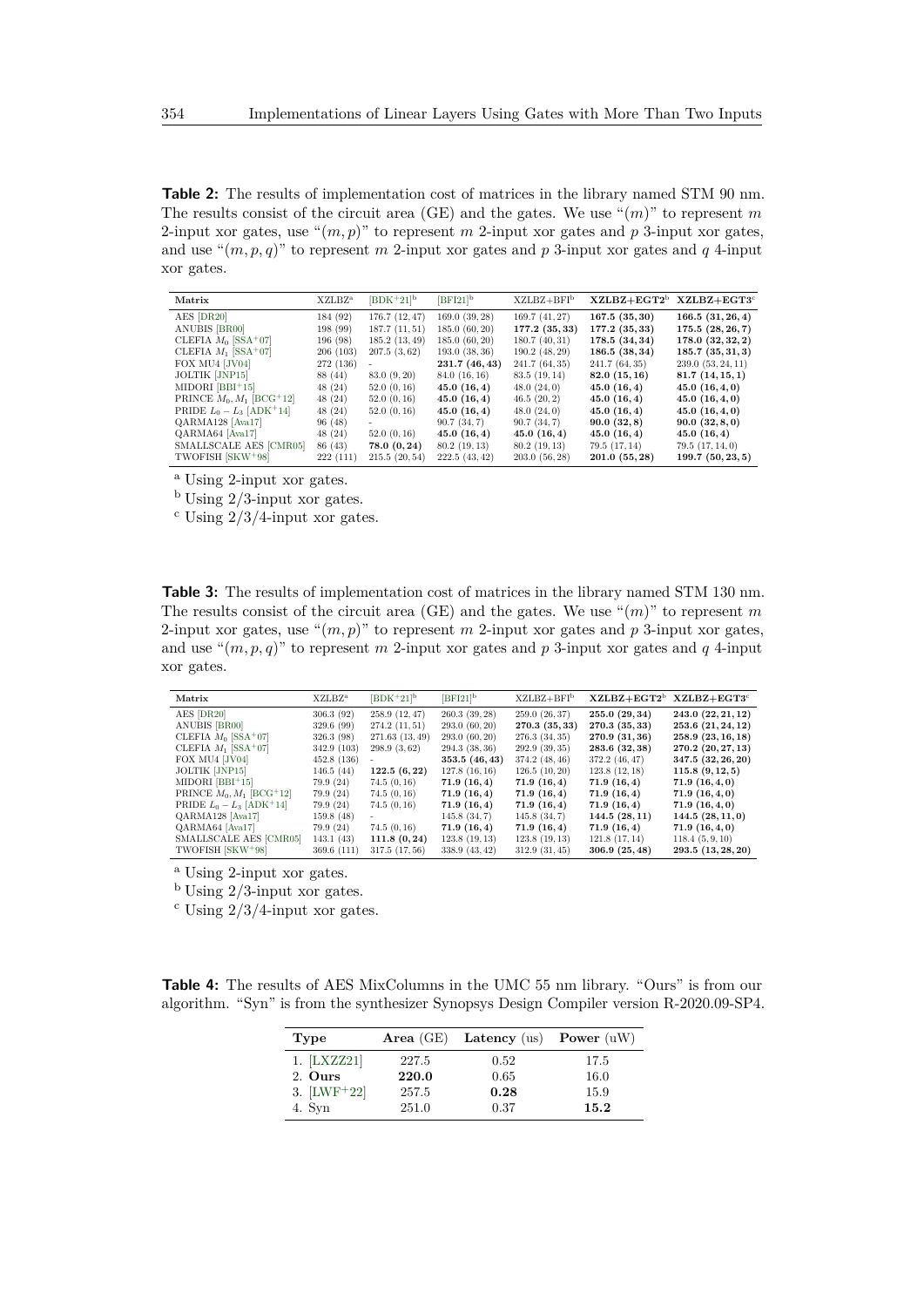<span id="page-4-0"></span>

**Figure 2:** The results of lightweight matrices with the Hamming weight from 148 to 172 for STM 130 nm library, where the Hamming weight counts the number of 1's contained in the matrix.

# <span id="page-4-1"></span>**2 Preliminaries**

## **2.1 Notations**

Let  $\mathbb{F}_2$  be the finite field with two elements 0 and 1 and  $\mathbb{F}_2^n$  be the vector space of all *n*-dimensional vectors over  $\mathbb{F}_2$ .  $M_{m \times n}$  denotes an  $m \times n$  matrix over  $\mathbb{F}_2$ .  $wt(M)$  denotes the Hamming weight of a matrix  $M$  over  $M_{m \times n}$ , which counts the number of 1's contained in *M*.

### **2.2** *g***-XOR Metric**

For any linear layer of a cipher associated to an  $m \times n$  binary matrix  $M$ , given inputs  $\vec{x} =$  $(x_0, x_1, \ldots, x_{n-1})^T$ , the outputs  $\vec{y} = (y_0, y_1, \ldots, y_{m-1})^T$  of the linear layer can be computed by  $\vec{y} = M\vec{x}$ , and  $y_i$  ( $0 \le i \le m - 1$ ) can be computed by

$$
y_i = a_{i0}x_0 \oplus a_{i1}x_1 \oplus \dots \oplus a_{i(n-1)}x_{n-1},\tag{1}
$$

where each coefficient  $a_{ij}$  is the entry of *M* at *i*-th row and *j*-th column.

We first recall some metrics to compute  $M\vec{x}$  with less number of 2-input xor gates for a matrix *M* over  $M_{m \times n}$ .

**Definition 1** ( $d$ -XOR [\[KPPY14\]](#page-26-9))**.** The  $d$ -XOR is defined as  $wt(M) - m$ , where  $wt(M)$  is the Hamming weight of *M*, i.e., the number of 1's in *M*.

**Definition 2** (*s*-XOR [\[JPST17\]](#page-26-10))**.** It is always possible to perform a sequence of XOR gates  $x_i = x_i \oplus x_j$  with  $0 \le i, j \le n - 1$ , such that the inputs are updated to the outputs. The *s*-XOR count of *M* is defined as the minimal number of updating operations.

**Definition 3** ( $g$ -XOR  $[XZL+20]$  $[XZL+20]$ ). The circuit of *M* can be viewed as a sequence of XOR gates  $x_i = x_{j_1} \oplus x_{j_2}$  where  $0 < x_{j_1}, x_{j_2} < i$ . The *g*-XOR count is defined as the minimal number of operations  $x_i = x_{j_1} \oplus x_{j_2}$  that compute the *m* outputs completely.

Since the *d*-XOR metric is intuitive and easy to compute (i.e., the number of 1's in *M*), it has been adopted to design new lightweight diffusion layers. The *s*-XOR and *g*-XOR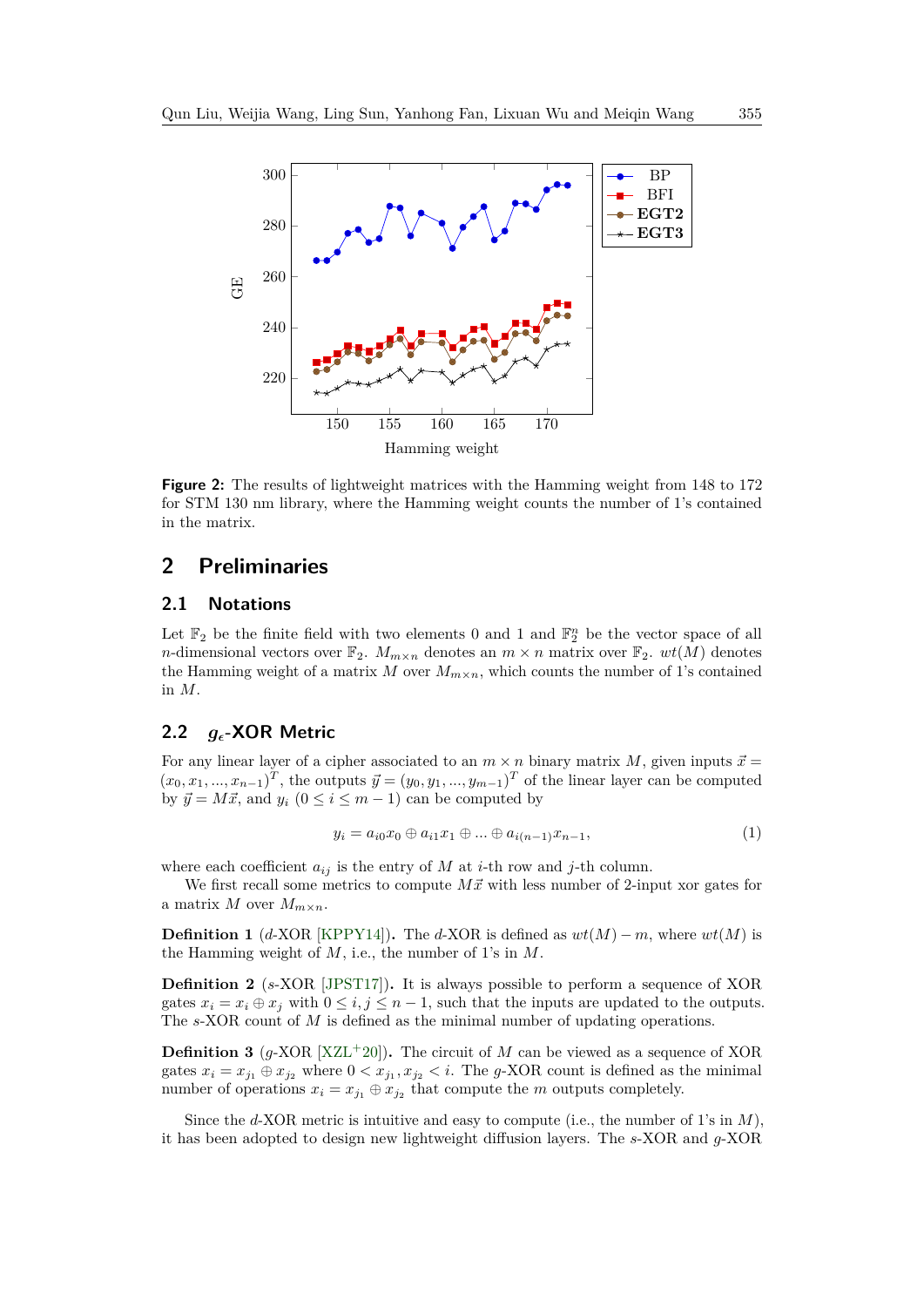metrics are used in evaluating matrices for further optimization. The difference is that the *g*-XOR can generate new values while the *s*-XOR continuously renews original values. For example, in the procedure of computing  $x_0 \oplus x_1$ , the *s*-XOR performs  $x_0 = x_0 \oplus x_1$  or  $x_1 = x_0 \oplus x_1$ , while the *g*-XOR can generate  $t_2$  with  $t_2 = x_0 \oplus x_1$ .

Next, we use a new metric for optimization. We define the  $\epsilon$ -operation ( $\epsilon \in \mathbb{N}$ ) as an operation containing  $\epsilon$  continuous 2-input xor gates. 1-operation represents a 2-input xor gate, 2-operation represents a 3-input xor gate, 3-operation represents a 4-input xor gate, and so on. Different operations may have different costs (i.e., GE in hardware).  $\lambda_{\epsilon}$  is defined as the cost of the  $\epsilon$ -operation. Then, we expand the definition of  $q$ -XOR. Actually, the definition is similar to  $[BDK^+21]$  $[BDK^+21]$ .

**Definition 4** ( $g_{\epsilon}$ -XOR). Given the cost  $\lambda_i$  ( $1 \leq i \leq \epsilon$ ) of every operation, the  $g_{\epsilon}$ -XOR metric is defined as

$$
\min(\lambda_1 e_1 + \lambda_2 e_2 + \ldots + \lambda_{\epsilon} e_{\epsilon}),\tag{2}
$$

where  $e_i$  counts the number of the *i*-operation.

If  $\lambda_1 = 1$ ,  $g_1$ -XOR is the *g*-XOR. The  $g_\epsilon$ -XOR metric can use 1-operation, 2-operation,...  $\epsilon$ -operation to optimize matrices. The circuit with 1-operation, 2-operation,  $\ldots$ ,  $\epsilon$ -operation are called the circuit with the *g*-XOR metric. For convenience, we use XOR2, XOR3, and XOR4 to represent the 1-operation, 2-operation, and 3-operation, respectively.

Another metric is the circuit depth. The critical path of a circuit is defined as the path between an input and output involving the maximum number of gates. The circuit depth is the number of gates involved in the critical path.

### **2.3 Directed Acyclic Graph**

A graph is formed by nodes and by edges connecting pairs of nodes. In the case of a directed graph, each edge has an orientation from one node to another. A Directed Acyclic Graph (DAG) is a directed graph that has no cycles. *In-degree* of a node is defined as the number of edges that end at this node, and *out-degree* of a node is defined as the number of edges whose origin is the node. We use  $in(u)$  and  $out(u)$  to represent the in-degree and out-degree of *u*, respectively. Moreover, the input set  $I(u)$  and the output set  $O(u)$  are used to save the nodes relevant to  $u$ . If there exists an edge from  $u$  to  $v$ , we will put  $v$ into  $O(u)$  and put *u* into  $I(v)$ . We have

$$
|I(v)| = in(v), |O(u)| = out(u).
$$

**Definition 5** (**Reachability Relation**)**.** The reachability relation can be formalized as a partial order  $\preceq$  on the nodes of the DAG. In this partial order, two nodes *u* and *v* are ordered as  $u \leq v$  exactly when a directed path exists from *u* to *v* in the DAG.

**Definition 6** (**Reachability Set**)**.** Given a directed acyclic graph *G*, the reachability set  $R_u$  of the node  $u$  ( $u \in G$ ) is defined as the set in which each node *v* satisfies  $v \in G$  and  $u \leq v$ . The reachability set  $R_G$  of the graph *G* is defined as the set containing all the  $R_u$ .

The definition of the reachability set shows that if one node  $v \in R_u$ , the path from *u* to *v* must exist. A path consists of multiple consecutive edges. Then, we introduce the topological ordering, which is used to sort the nodes.

**Definition 7** (**Topological Ordering**). The topological ordering  $T_G$  of a directed acyclic graph *G* is an ordering of its nodes into a sequence. For every edge, the start node of the edge occurs earlier in the sequence than the ending node.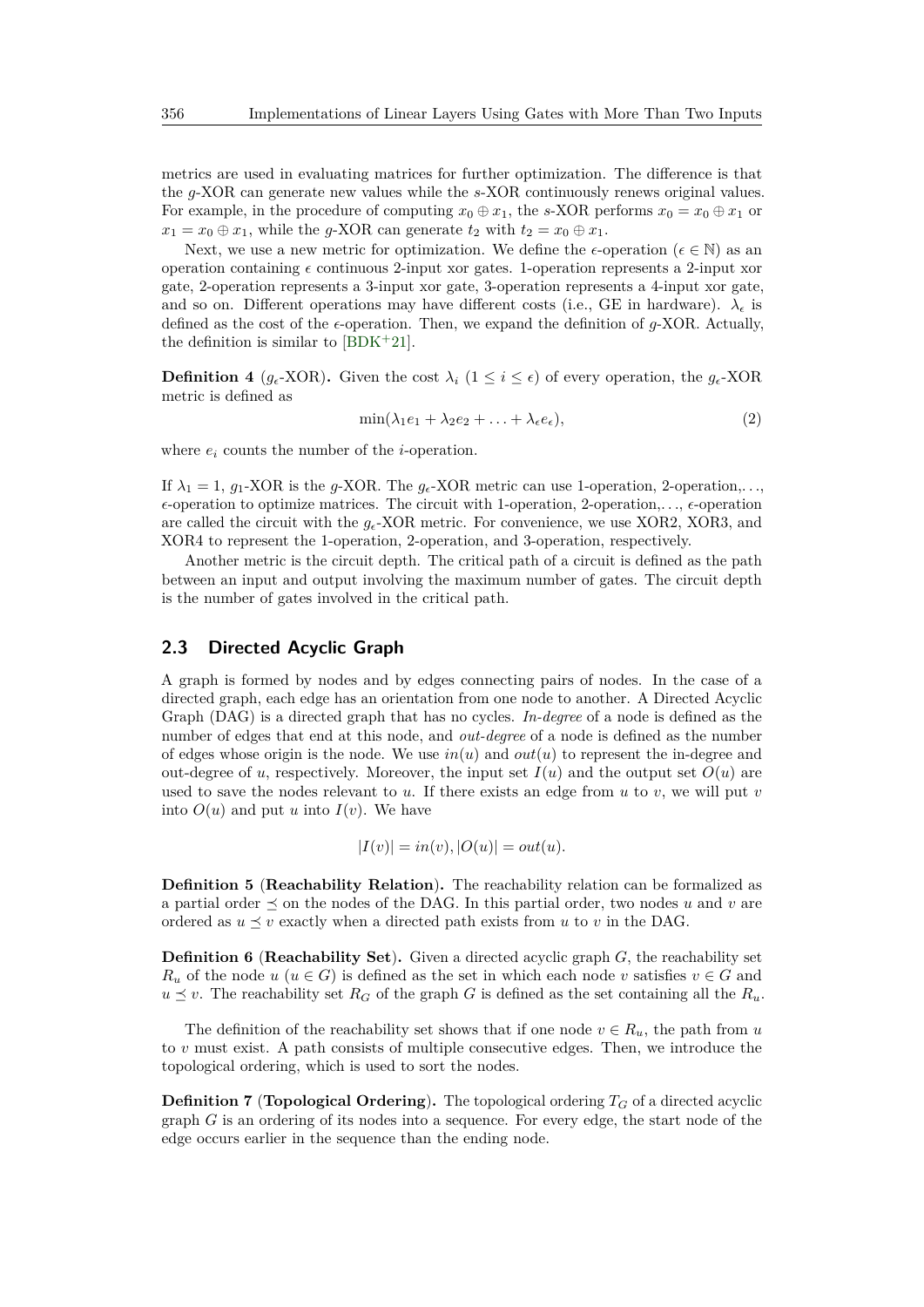# <span id="page-6-0"></span>**3 Transform Algorithm**

In this section, we introduce the generalized algorithm for converting a circuit with gates up to *n* inputs into a circuit with gates up to  $n + 1$  inputs. Reducing the number of XOR2 gates is helpful for linear layers. The circuit area can be reduced by finding the minimum number of XOR2 gates. However, there is a gap between the above circuit and the smallest circuit area. For example, the number of XOR2 gates for the matrix used in AES MixColumns is 92, proposed by Xiang *et al.* in [\[XZL](#page-27-5)<sup>+</sup>20]. Banik *et al.* proposed a new circuit with 39 XOR2 gates and 28 XOR3 gates. In the library named STM 130 nm, the area of the new circuit is 260.3 GE. In comparison, the area of the 92-gate circuit is 306.3 GE.

To adapt to different situations, we limit the types of gates. If we use  $g_{\epsilon}$ -XOR metric, only *i*-input  $(i \leq \epsilon + 1)$  xor gates can be used. For example, the  $g_2$ -XOR metric means that only 2/3-input xor gates can be used. Transforming circuits with gates from *n* inputs into  $n + 1$  inputs means that the metric used in the circuits is changed from  $g_{n-1}$ -XOR metric to  $g_n$ -XOR metric. The cost of the circuit is changed from

$$
\lambda_1 e_1 + \lambda_2 e_2 + \ldots + \lambda_{n-1} e_{n-1}
$$

to

$$
\lambda_1 e'_1 + \lambda_2 e'_2 + \ldots + \lambda_{n-1} e'_{n-1} + \lambda_n e'_n,
$$

where  $e_i$  and  $e'_i$  are the number of *i*-operations before and after the transformation.

Notably, for the AES MixColumns in the library named STM 130 nm, we can decrease the circuit area to 255 GE with the  $g_2$ -XOR metric (see [Table 5\)](#page-6-1) and to 243 GE with the *g*3-XOR metric (see [Table 6\)](#page-7-0).

<span id="page-6-1"></span>**Table 5:** An implementation of AES MixColumns with 255 GE for STM 130 nm library. It uses 29 XOR2 gates and 34 XOR3 gates.  $t_0, t_1, \ldots, t_{31}$  are the input values. The output values are *y*0*, y*1*, . . . , y*31.

| No.            | Operation                                                      | No. | Operation                                                        | No. | Operation                                                        |
|----------------|----------------------------------------------------------------|-----|------------------------------------------------------------------|-----|------------------------------------------------------------------|
| $\mathbf{1}$   | $t_{32} = t_7 \oplus t_{15}$                                   | 22  | $t_{67} = t_{33} \oplus t_{40} \oplus t_{38}$                    | 43  | $t_{105} = t_{35} \oplus t_4 \oplus t_{84}$ //y <sub>20</sub>    |
| $\overline{2}$ | $t_{33} = t_{31} \oplus t_{15}$                                | 23  | $t_{69} = t_{37} \oplus t_{14} \oplus t_{6}$                     | 44  | $t_{107} = t_{84} \oplus t_{126}$ //y <sub>28</sub>              |
| 3              | $t_{35} = t_{11} \oplus t_3 \oplus t_{32}$                     | 24  | $t_{71} = t_{33} \oplus t_8 \oplus t_{16}$                       | 45  | $t_{108} = t_{14} \oplus t_{43} \oplus t_{47}$ //y <sub>30</sub> |
| 4              | $t_{36} = t_{17} \oplus t_{9}$                                 | 25  | $t_{72} = t_{33} \oplus t_{14} \oplus t_{41}$ //y <sub>7</sub>   | 46  | $t_{110} = t_{39} \oplus t_{71} \oplus t_{9}$                    |
| 5              | $t_{37} = t_5 \oplus t_{21}$                                   | 26  | $t_{73} = t_{27} \oplus t_{35} \oplus t_{39}$                    | 47  | $t_{111} = t_{96} \oplus t_{89} \oplus t_{45}$ //y <sub>18</sub> |
| 6              | $t_{38} = t_{20} \oplus t_{12}$                                | 27  | $t_{75} = t_{33} \oplus t_{35} \oplus t_{45}$                    | 48  | $t_{112} = t_{13} \oplus t_{38} \oplus t_{52}$ //y <sub>13</sub> |
| 7              | $t_{39}=t_{31}\oplus t_{23}$                                   | 28  | $t_{76} = t_{16} \oplus t_{48}$                                  | 49  | $t_{113} = t_{13} \oplus t_{38} \oplus t_{79}$ //y <sub>21</sub> |
| 8              | $t_{40} = t_{11} \oplus t_{27}$                                | 29  | $t_{79} = t_{47} \oplus t_{46}$                                  | 50  | $t_{114} = t_{79} \oplus t_{56}$ //y <sub>5</sub>                |
| 9              | $t_{41} = t_{23} \oplus t_6$                                   | 30  | $t_{82} = t_{36} \oplus t_2 \oplus t_{44}$ //y <sub>10</sub>     | 51  | $t_{115} = t_0 \oplus t_{71} \oplus t_{32}$ //y <sub>24</sub>    |
| 10             | $t_{43} = t_{22} \oplus t_6$                                   | 31  | $t_{83} = t_{33} \oplus t_{36} \oplus t_{48}$                    | 52  | $t_{116} = t_{110} \oplus t_{96}$ //y <sub>9</sub>               |
| 11             | $t_{44} = t_{18} \oplus t_{26}$                                | 32  | $t_{84} = t_{19} \oplus t_{73} \oplus t_{46}$                    | 53  | $t_{117} = t_{69} \oplus t_{125}$ // $y_{14}$                    |
| 12             | $t_{45} = t_{18} \oplus t_2$                                   | 33  | $t_{88} = t_{19} \oplus t_{62} \oplus t_{32}$ //y <sub>3</sub>   | 54  | $t_{118} = t_{72} \oplus t_{43} \oplus t_{32}$ // $y_{15}$       |
| 13             | $t_{46} = t_{12} \oplus t_{28}$                                | 34  | $t_{89} = t_{63} \oplus t_{44} \oplus t_{9}$ //y <sub>2</sub>    | 55  | $t_{119} = t_{43} \oplus t_{92} \oplus t_{39}$ //y <sub>23</sub> |
| 14             | $t_{47} = t_5 \oplus t_{29}$                                   | 35  | $t_{91} = t_0 \oplus t_{39} \oplus t_{48}$ //y <sub>16</sub>     | 56  | $t_{120} = t_{25} \oplus t_{115} \oplus t_{76}$                  |
| 15             | $t_{48} = t_8 \oplus t_{24}$                                   | 36  | $t_{92} = t_{32} \oplus t_{41} \oplus t_{30}$ //y <sub>31</sub>  | 57  | $t_{121} = t_{96} \oplus t_{120}$ //y <sub>25</sub>              |
| 16             | $t_{51} = t_{37} \oplus t_{13}$                                | 37  | $t_{95} = t_{44} \oplus t_{73} \oplus t_{32}$ //y <sub>19</sub>  | 58  | $t_{122} = t_{83} \oplus t_{120}$ //y <sub>1</sub>               |
| 17             | $t_{52} = t_{29} \oplus t_{51}$                                | 38  | $t_{96} = t_{25} \oplus t_{36} \oplus t_{1}$                     | 59  | $t_{123} = t_{71} \oplus t_{91}$ //y <sub>8</sub>                |
| 18             | $t_{56} = t_4 \oplus t_{28} \oplus t_{51}$ //y <sub>29</sub>   | 39  | $t_{97} = t_{63} \oplus t_{25} \oplus t_{45}$ //y <sub>26</sub>  | 60  | $t_{124} = t_{116} \oplus t_{83}$ // $y_{17}$                    |
| 19             | $t_{59} = t_{35} \oplus t_{38} \oplus t_{28}$ //y <sub>4</sub> | 40  | $t_{99} = t_{76} \oplus t_{32}$ //y <sub>0</sub>                 | 61  | $t_{125} = t_{101} \oplus t_{43} \oplus t_{52}$ //y <sub>6</sub> |
| 20             | $t_{62} = t_{10} \oplus t_{40} \oplus t_2$                     | 41  | $t_{101} = t_{69} \oplus t_{47} \oplus t_{30}$ //y <sub>22</sub> | 62  | $t_{126} = t_{67} \oplus t_{105}$ // $y_{12}$                    |
| 21             | $t_{63} = t_{10} \oplus t_1$                                   | 42  | $t_{102} = t_{19} \oplus t_{44} \oplus t_{75}$ //y <sub>27</sub> | 63  | $t_{127} = t_{88} \oplus t_{75} \oplus t_{39}$ //y <sub>11</sub> |

#### **3.1 Relationship between Circuit and DAG**

We treat the circuit of a matrix as a directed acyclic graph. Given an  $m \times n$  binary matrix *M*, the inputs  $\vec{x} = (x_0, x_1, ..., x_{n-1})^T$ , and the outputs  $\vec{y} = (y_0, y_1, ..., y_{m-1})^T$ , we call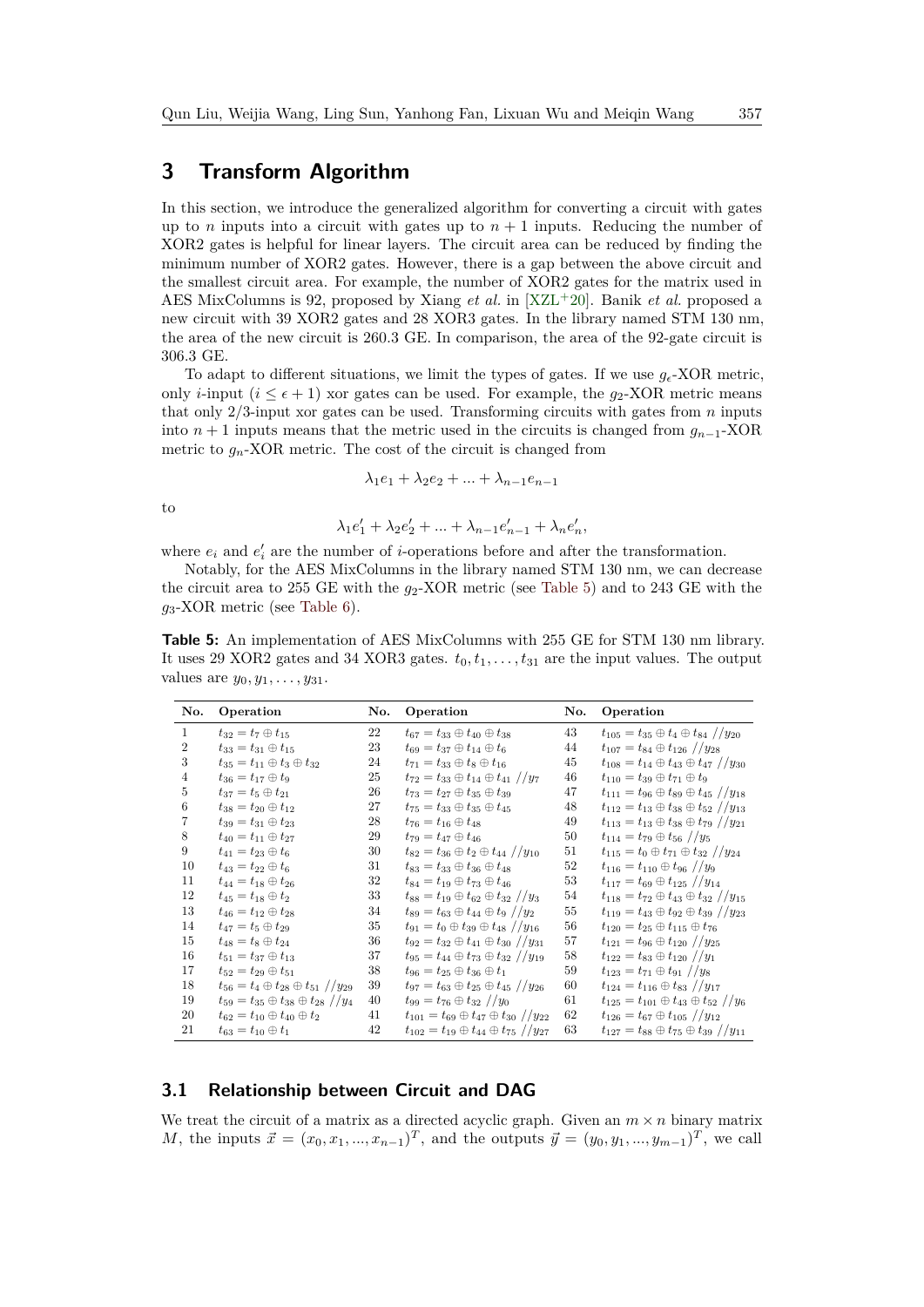<span id="page-7-0"></span>**Table 6:** An implementation of AES MixColumns with 243 GE for STM 130 nm library. It uses 22 XOR2 gates, 21 XOR3 gates, and 12 XOR4 gates.  $t_0, t_1, \ldots, t_{31}$  are the input values. The output values are  $y_0, y_1, \ldots, y_{31}$ .

| No.          | Operation                                                      | No. | Operation                                                                     | No. | Operation                                                                      |
|--------------|----------------------------------------------------------------|-----|-------------------------------------------------------------------------------|-----|--------------------------------------------------------------------------------|
| $\mathbf{1}$ | $t_{32} = t_{31} \oplus t_{23}$                                | 20  | $t_{69} = t_{11} \oplus t_{36} \oplus t_{32} \oplus t_{45}$ //y <sub>19</sub> | 38  | $t_{108} = t_{56} \oplus t_{40} \oplus t_{29}$ //y <sub>29</sub>               |
| 2            | $t_{33} = t_{32} \oplus t_{19}$                                | 21  | $t_{71} = t_{38} \oplus t_{12} \oplus t_{40}$ //y <sub>20</sub>               | 39  | $t_{110} = t_{50} \oplus t_{56} \oplus t_{78}$ //y <sub>30</sub>               |
| 3            | $t_{34} = t_{31} \oplus t_{15}$                                | 22  | $t_{73} = t_9 \oplus t_{17}$                                                  | 40  | $t_{111} = t_{79} \oplus t_{43} \oplus t_{9}$ //y <sub>17</sub>                |
| 4            | $t_{35} = t_{12} \oplus t_4$                                   | 23  | $t_{74} = t_{20} \oplus t_{36} \oplus t_{39} \oplus t_{35}$ //y <sub>28</sub> | 41  | $t_{112} = t_{79} \oplus t_{39} \oplus t_{102}$ //y <sub>24</sub>              |
| 5            | $t_{36} = t_{27} \oplus t_{3}$                                 | 24  | $t_{75} = t_{37} \oplus t_8$                                                  | 42  | $t_{113} = t_{37} \oplus t_{32} \oplus t_{34} \oplus t_{16}$ //y <sub>8</sub>  |
| 6            | $t_{37} = t_0 \oplus t_{24}$                                   | 25  | $t_{76} = t_{28} \oplus t_{20} \oplus t_{56} \oplus t_{21}$ //y <sub>21</sub> | 43  | $t_{114} = t_{47} \oplus t_{32} \oplus t_{93}$ //y <sub>31</sub>               |
| 7            | $t_{38} = t_{27} \oplus t_{33}$                                | 26  | $t_{77} = t_6 \oplus t_{50} \oplus t_{21} \oplus t_{29}$ //y <sub>22</sub>    | 44  | $t_{115} = t_{47} \oplus t_{77} \oplus t_{56}$ //y <sub>6</sub>                |
| 8            | $t_{39} = t_{31} \oplus t_7$                                   | 27  | $t_{78} = t_{30} \oplus t_{47} \oplus t_{41}$ //y <sub>14</sub>               | 45  | $t_{116} = t_{81} \oplus t_{73} \oplus t_{10}$ //y <sub>2</sub>                |
| 9            | $t_{40} = t_{28} \oplus t_4$                                   | 28  | $t_{79} = t_{32} \oplus t_{16} \oplus t_{24}$                                 | 46  | $t_{117} = t_{76} \oplus t_{57} \oplus t_{40} \oplus t_{29}$ //y <sub>13</sub> |
| 10           | $t_{41} = t_{13} \oplus t_{21}$                                | 29  | $t_{80} = t_{67} \oplus t_{20}$ // $y_{12}$                                   | 47  | $t_{118} = t_{43} \oplus t_{17} \oplus t_{75} \oplus t_{113}$ //y <sub>9</sub> |
| 11           | $t_{42} = t_2 \oplus t_{18}$                                   | 30  | $t_{81} = t_{45} \oplus t_1 \oplus t_{17}$                                    | 48  | $t_{119} = t_{114} \oplus t_{39} \oplus t_{50}$ //y <sub>7</sub>               |
| 12           | $t_{43} = t_1 \oplus t_{25}$                                   | 31  | $t_{86} = t_{37} \oplus t_{39} \oplus t_{73} \oplus t_{1}$ //y <sub>25</sub>  | 49  | $t_{120} = t_{38} \oplus t_{69} \oplus t_{39} \oplus t_{42}$ //y <sub>27</sub> |
| 13           | $t_{45} = t_{26} \oplus t_{18}$                                | 32  | $t_{88} = t_{26} \oplus t_{36} \oplus t_{10} \oplus t_{34}$                   | 50  | $t_{121} = t_{88} \oplus t_{33} \oplus t_{45}$ //y <sub>11</sub>               |
| 14           | $t_{47} = t_6 \oplus t_{22}$                                   | 33  | $t_{90} = t_{26} \oplus t_{73} \oplus t_{42}$ //y <sub>10</sub>               | 51  | $t_{122} = t_{88} \oplus t_{120}$ //y <sub>3</sub>                             |
| 15           | $t_{50} = t_{30} \oplus t_{14}$                                | 34  | $t_{93} = t_{34} \oplus t_{51}$ //y <sub>23</sub>                             | 52  | $t_{123} = t_{81} \oplus t_{96}$ // $y_{18}$                                   |
| 16           | $t_{51} = t_{30} \oplus t_7 \oplus t_{22}$                     | 35  | $t_{95} = t_{32} \oplus t_{50} \oplus t_{51}$ //y <sub>15</sub>               | 53  | $t_{125} = t_{79} \oplus t_{86} \oplus t_{17} \oplus t_{118}$ //y <sub>1</sub> |
| 17           | $t_{56} = t_5 \oplus t_{41} \oplus t_{29}$                     | 36  | $t_{96} = t_{43} \oplus t_{10} \oplus t_{42}$ //y <sub>26</sub>               | 54  | $t_{126} = t_{37} \oplus t_{112} \oplus t_{34}$ //y <sub>0</sub>               |
| 18           | $t_{57} = t_{35} \oplus t_{41} \oplus t_{29}$ //y <sub>5</sub> | 37  | $t_{102} = t_{32} \oplus t_{75}$ // $y_{16}$                                  | 55  | $t_{127} = t_{67} \oplus t_{38} \oplus t_{74}$ //y <sub>4</sub>                |
| 19           | $t_{67} = t_{11} \oplus t_{33} \oplus t_{34} \oplus t_{40}$    |     |                                                                               |     |                                                                                |

 $x_i$  ( $0 \le i \le n-1$ ) the *unit node* and  $y_j$  ( $0 \le j \le m-1$ ) the *target node*. Searching for circuits means finding a DAG from all the unit nodes to all the target nodes. Besides, the depth of a graph is defined as the number of edges involved in its critical path. According to Liu *et al.*, every unit node has the in-degree 0, and every *non-unit* node has the in-degree  $n (n \geq 2)$  [\[LWF](#page-27-7)<sup>+</sup>22]. The following property shows the features of nodes in DAG.

<span id="page-7-1"></span>**Property 1.** The circuit with  $g_e$ -XOR metric can be converted into a DAG, in which every unit node has in-degree 0 and every non-unit node has in-degree  $n (n \leq \epsilon + 1)$  and represents an  $(n + 1)$ -input xor gate (i.e., *n*-operation).

### **3.2 Transforming DAG**

Given the available operations, 1-operation,  $2$ -operation,  $\ldots$ ,  $\epsilon$ -operation, and their cost  $\lambda_1, \lambda_2, \ldots, \lambda_\epsilon$ , we can obtain the cost of a DAG:

$$
\lambda_1 e_1 + \lambda_2 e_2 + \ldots + \lambda_{\epsilon} e_{\epsilon},
$$

where  $e_i$  ( $i \leq \epsilon$ ) counts the number of the nodes with in-degree  $i + 1$ . The core idea of the transform algorithm is how to reduce the cost by removing nodes in the DAG.

Our first concern is what happens when we remove nodes from a DAG. Removing *u* means that we delete the edges from  $u$  to  $O(u)$  and from  $I(u)$  to  $u$  and add the edges from every node in  $I(u)$  to every node in  $O(u)$ . Meanwhile, the in-degree of every node in  $O(u)$ increases.

Next, we discuss which nodes can be removed to reduce the cost of the DAG. Suppose that we have a direct acyclic graph *G* with  $g_{\epsilon}$ -XOR metric. We define  $S_u$  as the reduced cost by removing *u* from *G*.  $S_u$  can be computed by considering the change of in-degree of the node in  $O(u)$  and related to hardware libraries. Thus,  $S_u > 0$  means that we can benefit from removing *u*.

A general approach is to compute the reduced cost  $S_u$  of every node in  $G$  and choose the maximum cost. The transformation will stop if every  $S_u$  is smaller than 0. However, given two nodes *u* and *v*, it is difficult to determine which is better. Different gates and libraries lead to different costs, and different metrics also influence the comparison. For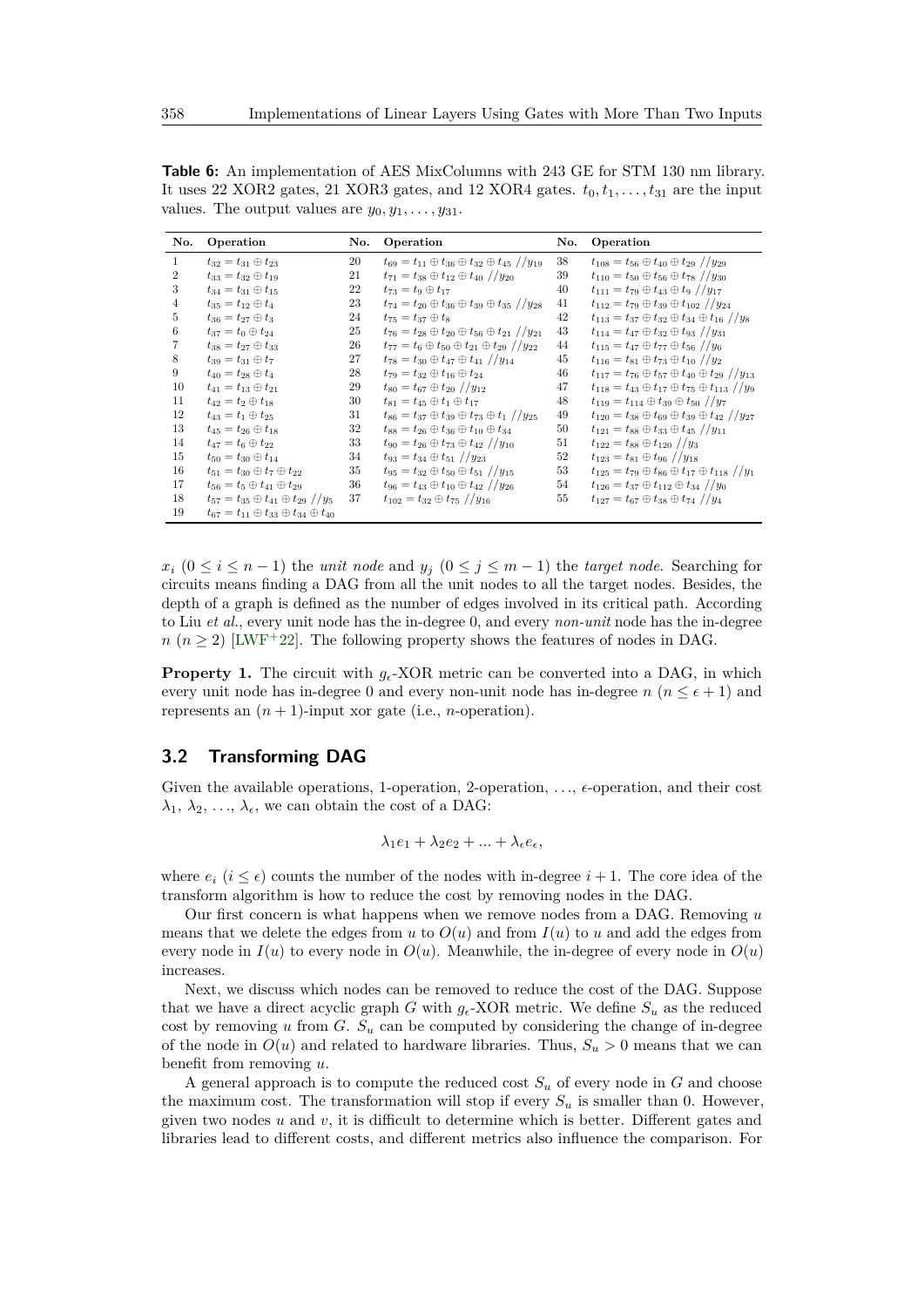the case with the fixed library and metric, we can usually find a standard to compare them. In [Section 5,](#page-14-0) we give the comparisons with *g*2-XOR and *g*3-XOR metrics.

Notably, not all the nodes can be removed. We can only use the *i*-operation  $(i \leq \epsilon)$ , which means that the in-degree of a node u is not greater than  $\epsilon + 1$ . Thus, we have the following proposition.

**Proposition 1.** Suppose that the circuit is with the  $g_{\epsilon}$ -XOR metric and  $in(u) = j$ . Only *when the in-degree k of every node in*  $O(u)$  *is not greater than*  $\epsilon + 2 - j$ *, can we remove u.* 

*Proof.* Removing *u* means that we delete the edges from *u* to  $O(u)$  and from  $I(u)$  to *u* and add the edges from every node in  $I(u)$  to every node in  $O(u)$ . After removing *u*, the in-degree of the node in  $O(u)$  will increase by  $j-1$ . In the  $g_e$ -XOR metric, the in-degree of every node is not greater than  $\epsilon + 1$ . Thus, we have

$$
k+j-1 \le \epsilon+1.
$$

This means

$$
k \le \epsilon + 2 - j.
$$

 $\Box$ 

Therefore, we can propose the generalized transform algorithm.

- 1. Suppose that we need to transform the graph *G* from *g*−1-XOR metric into *g*-XOR metric. Initialize the set  $A_G$ , in which every node  $u$  meets that the reduced cost  $S_u > 0$ .
- 2. Compute the reduced cost of  $S_u$  for every node  $u \in A_G$  and choose the node *v* with the maximum value  $S_v$  and remove *v* from  $A_G$ . If  $S_v > 0$ , go to Step 3. Otherwise, stop the procedures.
- 3. Check whether *v* can be removed. If *v* cannot be removed, go to Step 2. Otherwise, remove *v* and corresponding edges, and let  $I(v)$  point to  $O(v)$ . Then, go to Step 2.

Because many operations are related to the specific libraries and gates, we instantiate two algorithms, EGT2 and EGT3, based on the following graph extending algorithm in two libraries, STM 90 nm and STM 130 nm. These two instances show that our algorithms perform well.

# <span id="page-8-0"></span>**4 Graph Extending Algorithm**

In this section, we propose the graph extending algorithm, which is a local optimization algorithm. There are many local techniques based on specific reduction rules (see [\[TP20,](#page-27-4) [LXZZ21\]](#page-27-6)). However, these rules cannot cover all the cases. We find some cases in which no reduction rules are effective. Therefore, we first show an example and propose our algorithm formally. The new algorithm converts a circuit into many circuits and fully utilizes the circuit's information. Note that new circuits may have fewer gates and a smaller depth.

We take the circuits with XOR2 as an example. The graph extending algorithm also holds for other operations (e.g., XOR3 and XOR4). For a matrix *M* over  $M_{m \times n}$ , a circuit of *M* can be seen as a sequence of *l* XOR2 gates  $t_i = t_j \oplus t_k$  where  $i = n, n + 1, ..., n + l - 1$ and *j*,  $k < i$ . We use an operation  $t_{i,j,k}$  instead of  $t_i = t_j \oplus t_k$  for convenience. We say that the *implementation* of  $t_i$  is  $(t_j, t_k)$  and  $t_j$  and  $t_k$  are the *predecessor* nodes of  $t_i$  in the DAG. The circuit is represented as  $seq = t_{n,j_0,k_0}, t_{n+1,j_1,k_1},..., t_{n+l-1,j_{l-1},k_{l-1}}$ . Next, we introduce the issue briefly.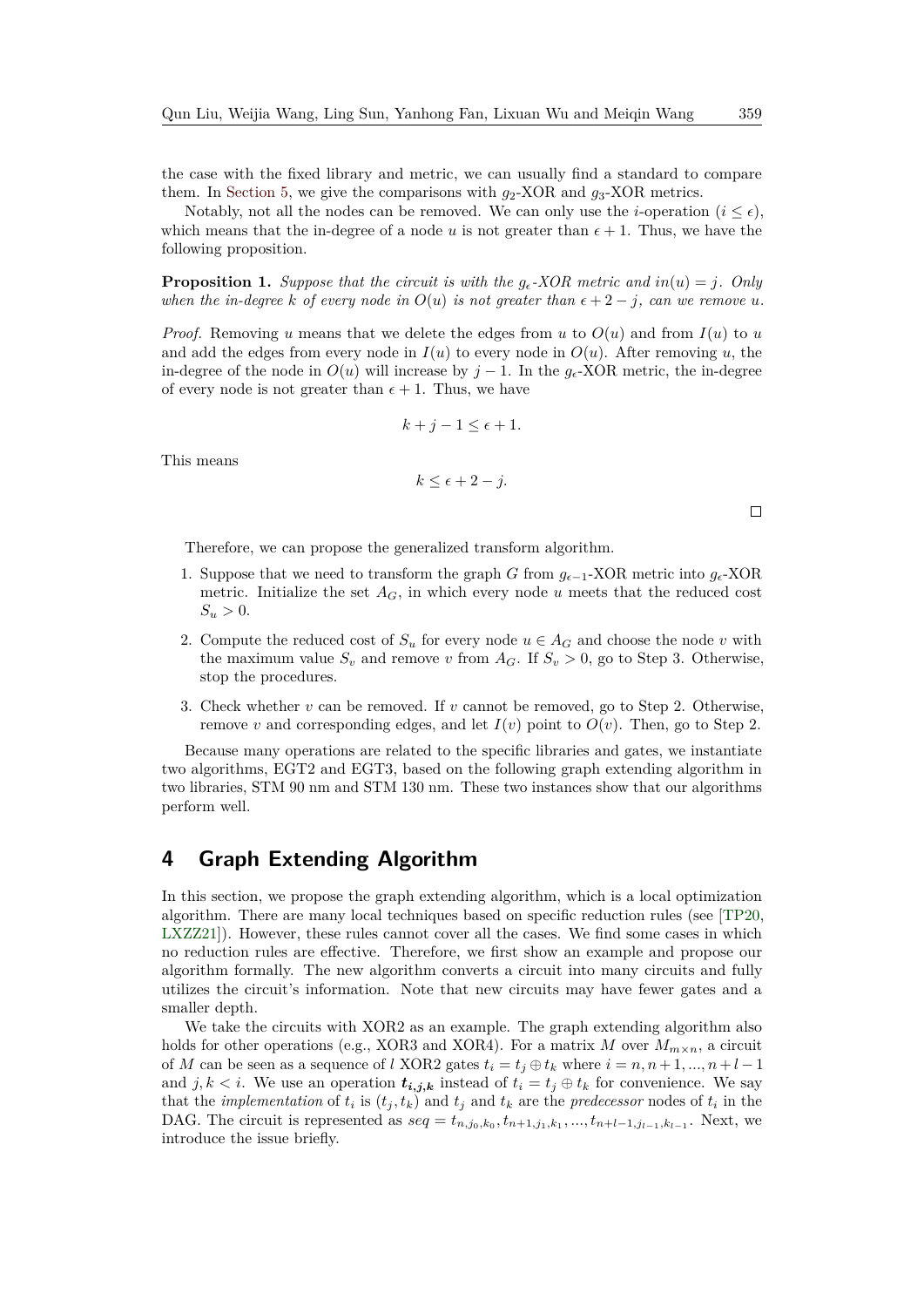#### <span id="page-9-0"></span>**4.1 An Issue in Reduction Rules**

Although Lin *et al.* tried to derive all the potential reduction rules in [\[LXZZ21\]](#page-27-6), we still find other cases where some nodes can be removed while they are not included in any rules. Given a matrix *M<sup>P</sup>* ,

|  |  | $\begin{bmatrix} 1 & 1 & 0 & 0 & 1 & 1 & 0 & 0 \\ 0 & 0 & 1 & 1 & 0 & 1 & 1 & 1 \\ 1 & 1 & 1 & 1 & 0 & 0 & 0 & 0 \\ 0 & 0 & 0 & 0 & 0 & 1 & 1 & 1 \\ 0 & 0 & 0 & 0 & 1 & 0 & 1 & 1 \end{bmatrix}$ |  |  |  |
|--|--|---------------------------------------------------------------------------------------------------------------------------------------------------------------------------------------------------|--|--|--|

and the circuit,

 $t_{8.0.1}, t_{9.2.3}, t_{10,4.5}, t_{11,6.7}, t_{12,8,9}, t_{13,9,10}, t_{\underline{14},4,11}, t_{\underline{15},5,11}, t_{\underline{16},12,13}, t_{\underline{17},13,14},$ 

in which  $t_0, t_1, \ldots t_7$  are the input values.  $t_{12,8,9}$  implies that  $t_{12}$  is the output of the circuit. Removing that 2-input xor gate will be counter-productive because we will have lost the output value  $t_{12}$ . The operation tuple  $(t_{12,8,9}, t_{13,9,10}, t_{16,12,13})$  satisfies the rules in [\[LXZZ21\]](#page-27-6) as  $t_{16} = t_8 \oplus t_9$ . However,  $t_{12}$  is the output value and  $t_{13}$  is used in  $t_{16,12,13}$  and *t*17*,*13*,*14. This means that we cannot remove them. Thus, the circuit needs **ten** 2-input xor gates.

If we rearrange the implementation, the new circuit will be

<span id="page-9-1"></span>
$$
t_{8,0,1}, t_{9,2,3}, t_{10,4,5}, t_{11,6,7}, t_{\underline{12},8,9}, t_{13,9,10}, t_{\underline{14},4,11}, t_{\underline{15},5,11}, \mathbf{t_{\underline{16},8,10}}, t_{\underline{17},9,15}.\tag{3}
$$

The implementations of  $t_{16}$  and  $t_{17}$  are changed. We observe that  $t_{13}$  is not used in any operations and *t*<sup>13</sup> is not the output value, which is *redundant*. Thus, we can remove *t*13*,*9*,*10, and the circuit only needs **nine** 2-input xor gates.

The example shows that there is still room for further improvements, and it is not enough to consider whether a node can be removed by checking the out-degree of the node. We need to explore more features of circuits. Our graph extending algorithm can optimize a given circuit and generate many equivalent circuits. The algorithm can be used in any heuristics to optimize the generated circuits. The application to multi-input gates can be seen in the next section.

### **4.2 Single Graph and Extended Graph**

The reachability set and the topological ordering have been introduced. Our graph extending algorithm uses them to optimize a given DAG. We give some necessary explanations.

The definition of the reachability set of *u* shows which nodes are generated by *u*. Note that if we have  $u \leq v$  and  $v \leq w$ ,  $u \leq w$  holds. This property can help us to find the reachability set quickly. We initialize two temporary sets  $temp_1$  and  $temp_2$ . For each node  $u \in G$ , we execute the following steps.

- 1. Let  $R_u = \phi$ ,  $temp_1 = \phi$ , and  $temp_2 = \phi$ . Then, put  $O(u)$  into  $temp_1$ .
- 2. If  $temp_1 = \phi$ , return  $R_u$ . Otherwise, go to Step 3.
- 3. For each node  $v \in temp_1$ , we put *v* into  $R_u$ , put  $O(v)$  into  $temp_2$ , and remove *v* from  $temp_1$ . When  $temp_1 = \phi$ , we let  $temp_1 = temp_2$  and  $temp_2 = \phi$ . Then, go to Step 2.

The procedures will be performed iteratively for each node in *G* and obtain the reachability set  $R_G$ . We use GetReachabilitySet() to calculate the reachability set of a graph.

Another definition is the topological ordering. The ordering implies the reachability relation. If one node *a* occurs earlier than *b* in the topological ordering, we can infer that the relationship  $b \preceq a$  does not hold. The problem of finding a topological ordering can be solved in linear time by Kahn's algorithm [\[Kah62\]](#page-26-11). The strategy is as follows: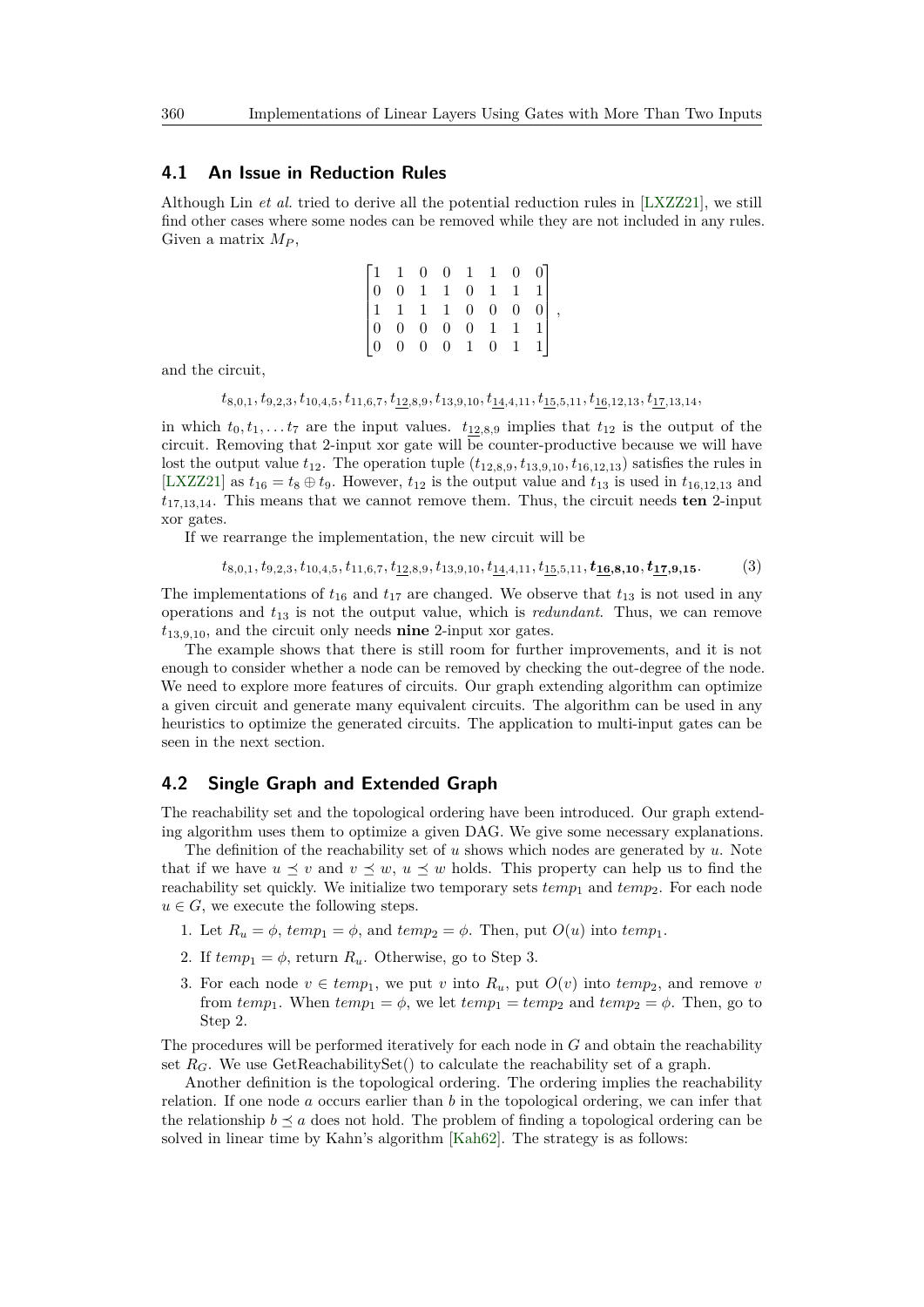- 1. Suppose that graph *G* contains *n* nodes. The topological ordering *T* is *φ*, and *S* contains the nodes with in-degree 0.
- 2. If  $S \neq \phi$ , go to Step 3. Otherwise, we stop the search procedures. If *T* contains *n* nodes, return *T*. If *T* contains *m* nodes (*m < n*), return *error*.
- 3. For node  $v \in S$ , we remove *v* and corresponding edges from *G* and let the in-degree of nodes in  $O(v)$  decrease by 1. Next, we recheck all the nodes in  $G$  and put the nodes with in-degree 0 into *S*. Then, go to Step 2.

We use TopologicalOrdering() to represent the strategy. In Step 2, we have two possible outputs. If the algorithm returns *T*, we can get the topological ordering. However, if the algorithm returns *error*, there exist *cycles* in *G*. The cycle is defined as a path from one node to this node. The node in the cycle cannot occur in *T* since its in-degree is always greater than 0. If a cycle exists in the graph, it will be the wrong circuit for the linear layer. Because each node has only one implementation in the graph, the nodes in the cycle cannot be calculated by unit nodes.

We introduce two types of graphs used in the graph extending algorithm. The definitions of the *single graph* and *extended graph* are shown as follows.

**Definition 8.** The *single graph* is a directed graph so that each non-unit node has only an implementation. The *extended graph* is the directed graph so that each node can have more than one implementation.

In the single graph, each non-unit node has one implementation. We can add new implementations to the nodes in the single graph to generate another DAG instance, the extended graph, in which the in-degree of every non-unit can be more than 2.

### **4.3 Graph Extending Algorithm**

In [\[LXZZ21\]](#page-27-6), the authors check all the reduction rules and remove some nodes which are only used once. Our algorithm says that the nodes only have the out-degree 1. If the out-degree is greater than 1, their rules do not work. However, as is shown in [Subsection 4.1,](#page-9-0) there still exist redundant nodes hiding in the graph. Our algorithm is performed as follows:

- 1. Generate the extended graph from a single graph.
- 2. Split the extended graph into many single graphs.
- 3. Remove redundant nodes from every single graph.
- 4. Delete wrong graphs.

Totally, the goal of our algorithm is to generate many equivalent graphs and optimize them. The circuit of a linear layer can be treated as a single graph. We generate the extended graph by adding different implementations. Then, the extended graph can be split into many single graphs. After removing redundant nodes, we can choose the best one from proper graphs. We take the XOR2 as an example. Other gates can also be used. The following section will use XOR3 to generate the extended graph. We explain every step in detail, introduce complete procedures, and provide an example of the matrix *M<sup>P</sup>* used in [Subsection 4.1.](#page-9-0)

**Generate the extended graph with XOR2.** From [Property 1,](#page-7-1) we know that the unit node has the in-degree 0, and the non-unit node has the in-degree 2 and represents one XOR2 gate. However, in previous work, each node had only one implementation, and other implementations were ignored. Suppose that we have unit nodes  $\{x_0, x_1, x_2\}$  and the sequence,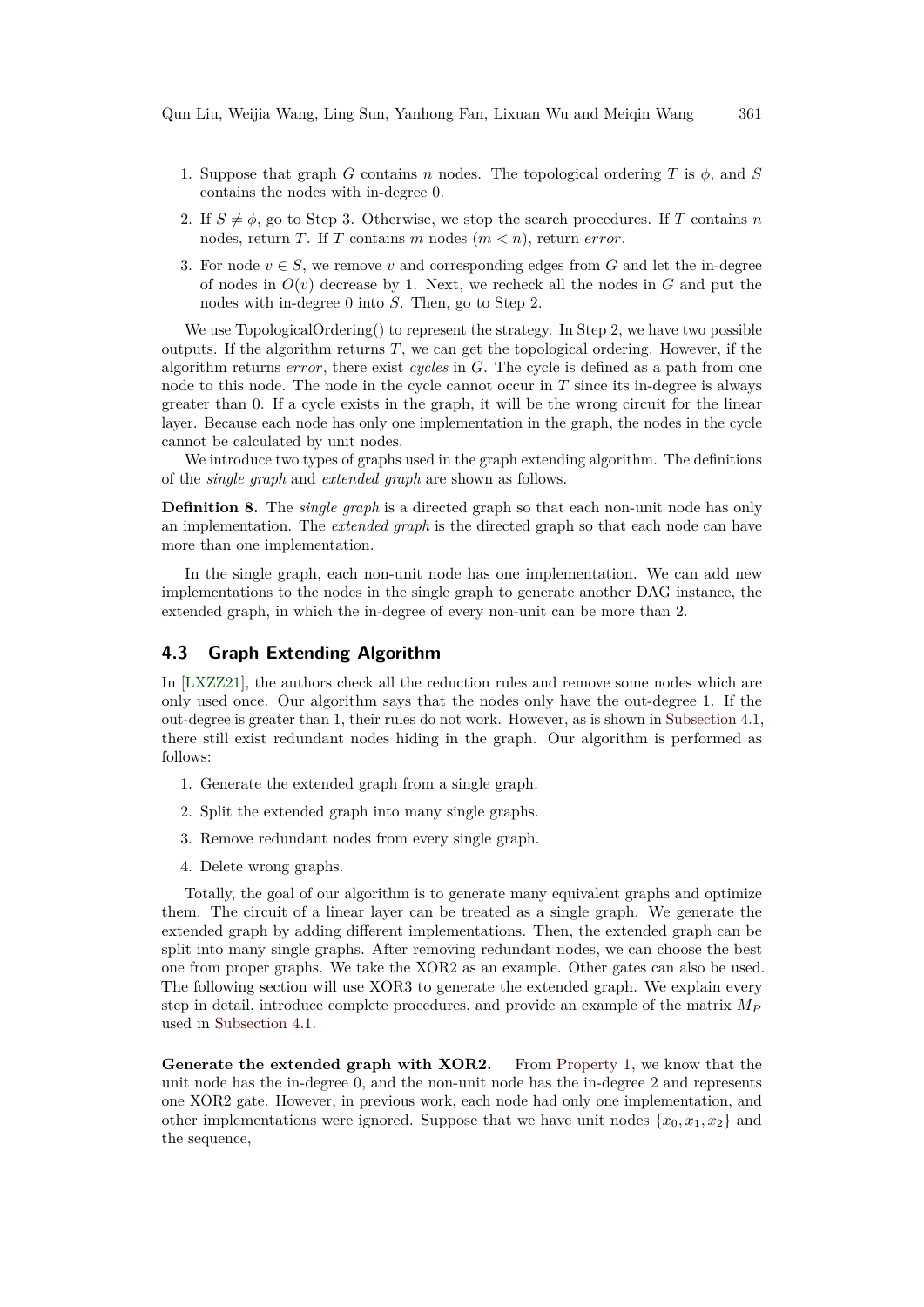$$
t_0 = x_0 \oplus x_1
$$
  

$$
t_1 = x_1 \oplus x_2.
$$
  

$$
t_2 = t_0 \oplus x_2
$$

 $t_2$  can also be generated by  $t_2 = t_1 \oplus x_0$ . If  $out(t_0)$  is 0, we can remove  $t_0$  from the circuit. Note that  $out(t_0)$  and  $out(t_1)$  are changed in the above steps. Thus, the transformation helps consider other implementations in the single graph.

[Algorithm 1](#page-12-0) gives a method to generate the extended graph. First, for each non-unit node *u*, we try to find different implementations of *u* where some nodes will not be utilized. For example, we will not use a node to generate its predecessor nodes, i.e., if  $u = a \oplus b$ , we do not use *u* to generate *a* or *b*. It may lead to cycles in the graph. The nodes that can generate *u* are called the *available nodes*. We use the *available set*  $A_u$  to save the available nodes of *u*. For a node  $u'$   $(u' \neq u)$ , either  $u' \in R_u$  or  $u' \in A_u$  holds. *op* in the algorithm decides which operation can be used. This paper only uses XOR2 and XOR3.  $op = 2$  means using XOR2 to generate the extended graph.  $op = 3$  means that we use XOR3. More operations can be used in the algorithm, and we omit them for the sake of brevity. In this section, we only consider the XOR2 gates. This means that we will try all the combinations of two nodes in  $A_u$  to generate  $u$ . If we find a new implementation  $u = p \oplus q$ , we will add edges from *p* to *u* and from *q* to *u*. Thus, the in-degree of every non-unit is a multiple of 2, which guarantees that the extended graph can be split. Finally, we get the extended graph *Ge*.

The matrix  $M_P$  in 4.1 is taken as an example. Suppose that  $G_s$  has the sequence,

$$
t_{8,0,1}, t_{9,2,3}, t_{10,4,5}, t_{11,6,7}, t_{\underline{12},8,9}, t_{13,9,10}, t_{\underline{14},4,11}, t_{\underline{15},5,11}, t_{\underline{16},12,13}, t_{\underline{17},13,14}.
$$

We can use GetReachabilitySet $(G_s)$  to obtain the reachability set (see [Table 7\)](#page-11-0). Then, we use GenerateExtendedGraph $(G_s, 2)$  to obtain the extended graph  $G_e$ ,

<span id="page-11-1"></span>
$$
t_{8,0,1}, t_{9,2,3}, \{t_{10,4,5}, t_{10,14,15}\}, t_{11,6,7}, t_{\underline{12,8,9}}, t_{13,9,10}, \{t_{\underline{14,4,11}}, t_{\underline{14,10,15}}\},\{t_{15,5,11}, t_{15,10,14}\}, \{t_{16,12,13}, t_{16,8,10}\}, \{t_{17,13,14}, t_{17,9,15}\}.
$$
\n
$$
(4)
$$

<span id="page-11-0"></span>If a node has different implementations, we use " $\}$ " to represent them. For example,  ${t_{10,4,5}, t_{10,14,15}$  means that  $t_{10}$  can be generated by  $(t_4, t_5)$  or  $(t_{14}, t_{15})$ . We find that five nodes have different implementations:

$$
t_{10}, t_{14}, t_{15}, t_{16}, t_{17}.
$$

**Table 7:** The reachability sets.

| <b>Nodes</b>             | reachability sets                            |
|--------------------------|----------------------------------------------|
| $t_0, t_1$               | $\{t_8, t_{12}, t_{16}\}\$                   |
| $t_2, t_3$               | $\{t_9, t_{12}, t_{13}, t_{16}, t_{17}\}$    |
| $t_4$                    | $\{t_{10}, t_{13}, t_{14}, t_{16}, t_{17}\}$ |
| $t_{5}$                  | $\{t_{10}, t_{13}, t_{15}, t_{16}, t_{17}\}$ |
| $t_6, t_7$               | $\{t_{11}, t_{14}, t_{15}, t_{17}\}$         |
| $t_8$                    | $\{t_{12}, t_{16}\}\$                        |
| $t_{9}$                  | $\{t_{12}, t_{13}, t_{16}, t_{17}\}$         |
| $t_{10}$                 | $\{t_{13}, t_{16}, t_{17}\}$                 |
| $t_{11}$                 | $\{t_{14}, t_{15}, t_{17}\}$                 |
| $t_{12}$                 | $\{t_{16}\}\$                                |
| $t_{13}$                 | $\{t_{16}, t_{17}\}$                         |
| $t_{14}$                 | $\{t_{17}\}\$                                |
| $t_{15}, t_{16}, t_{17}$ |                                              |

**Split the extended graph.** In the extended graph  $G_e$ , some nodes have many implementations, i.e., every implementation can generate the corresponding node. Thus,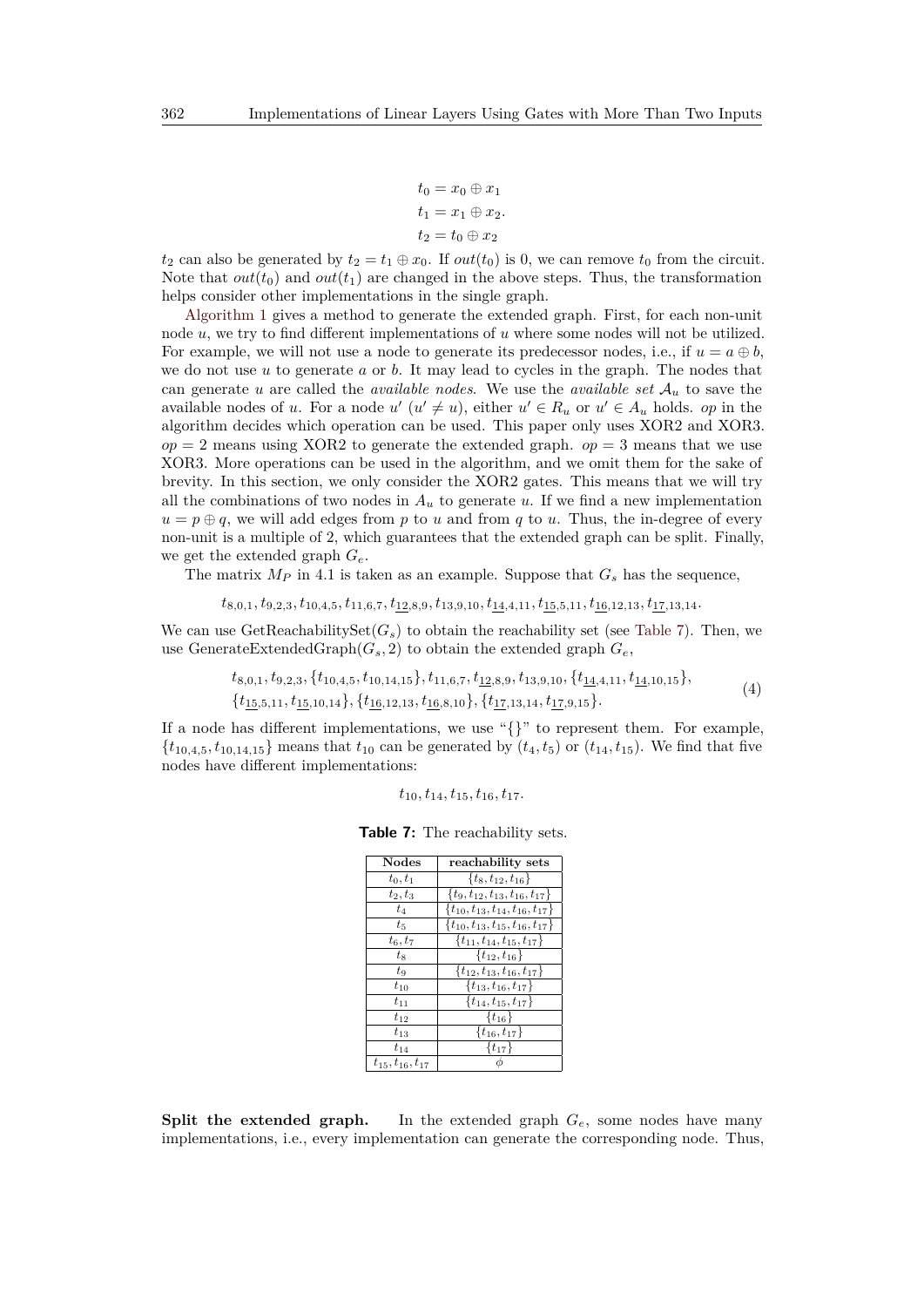#### <span id="page-12-0"></span>**Algorithm 1** GenerateExtendedGraph()

**Input:** A *single graph*  $G_s$  and the operation *op* (2 or 3) **Output:** An *extended graph G<sup>e</sup>*  $R_{G_s}$  = GetReachabilitySet $(G_s)$ **if** TopologicalOrdering( $G_s$ ) = *error* **then**  $\triangleright$  Checking the cycles **return** *error* **end if**  $T = \text{TopologicalOrdering}(G_s)$  $G_e \leftarrow G_s$ **for** *i* from 1 to  $|T| - 1$  **do**  $\rightarrow$  Checking whether two nodes has the same value  $u = T[i]$ **for**  $j$  from  $i + 1$  to  $|T|$  **do**  $v = T[j]$ **if**  $u = v$  **then** Remove *v* and let the origin of each edge whose origin is *v* be *u* **end if end for end for for** each  $u \in G_s$  **do**  $\triangleright$  Generating the *extended graph*  $G_c$ **if** *u* is not unit node **then**  $A \leftarrow \phi$  **b** The *available set* of all the nodes **for** each  $v \in G_s/\{u\}$  **do if**  $v$  not in  $R_u$  **then**  $\mathcal{A} \leftarrow \mathcal{A} \cup \{v\}$ **end if end for if** ( $| \mathcal{A} | < 2$  and  $op = 2$  ) or ( $| \mathcal{A} | < 3$  and  $op = 3$  ) **then** Continue **end if if**  $op = 2$  **then for**  $w, v \in A(w \neq v)$  **do**  $\triangleright$  Using XOR2 **if**  $u = w \oplus v$  and *u* has not the implementation  $(w, v)$  **then** Add  $(w, v)$  for *u* in  $G_e$   $\rightarrow$  Adding a new implementation for *u* **end if end for end if if**  $op = 3$  **then for**  $w, v, p \in \mathcal{A}(w \neq v \neq p)$  **do**  $\triangleright$  Using XOR3 **if**  $u = w \oplus v \oplus p$  and *u* has not the implementation  $(w, v, p)$  **then** Add  $(w, v, p)$  for  $u$  in  $G_e$   $\longrightarrow$  Adding a new implementation for  $u$ **end if end for end if end if end for return** *G<sup>e</sup>*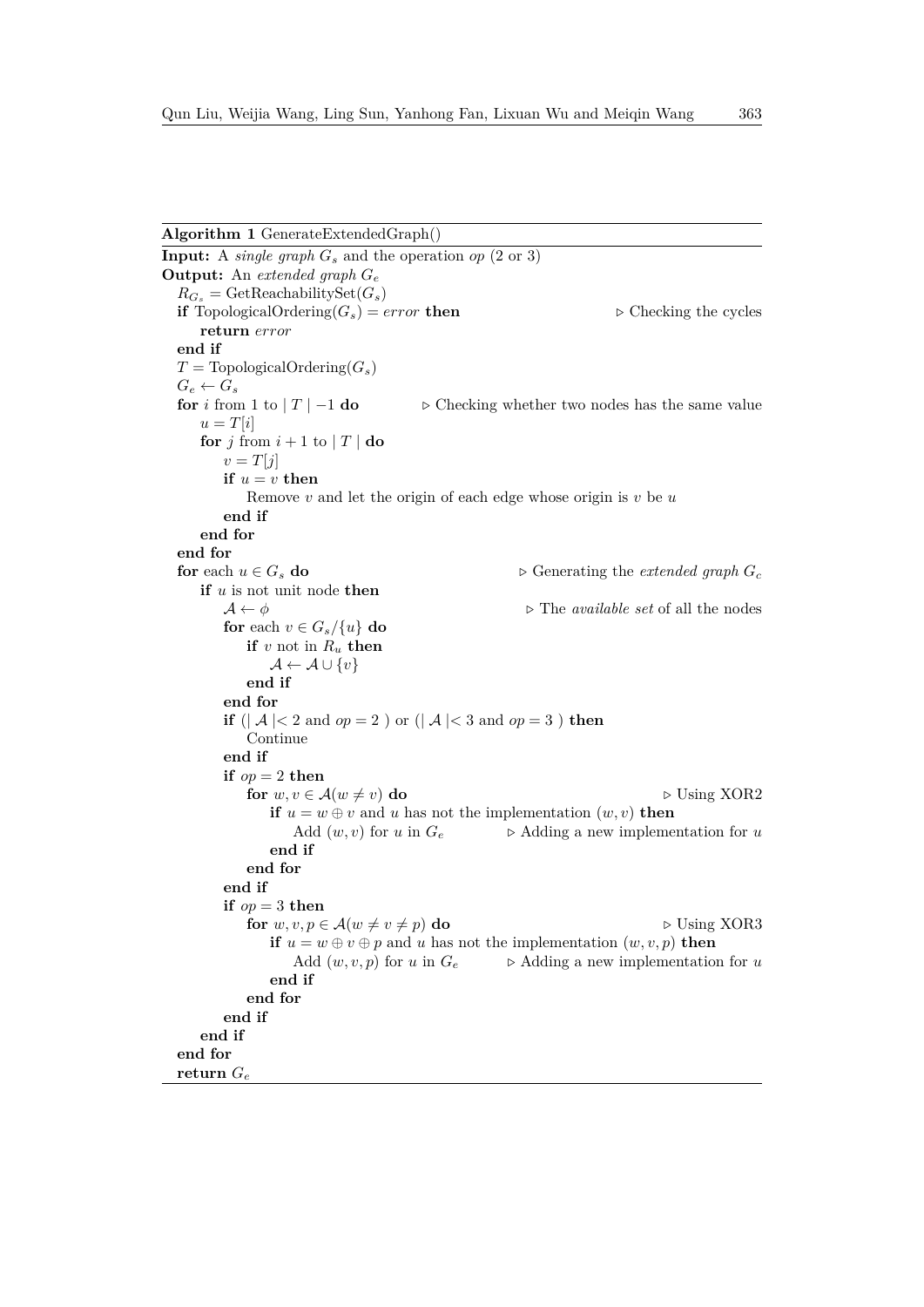a large number of single graphs can be generated by using the property. However, the complexity increases exponentially as the number of implementations of nodes increases. Theoretically, it may exceed the existing computing power in generating single graphs from the *Ge*. Therefore, we provide two methods to split the extended graph *Ge*.

We define  $n_i$  as the number of implementations of each node  $t_i$  in  $G_e$ . Suppose that there are  $k$  nodes in  $G_e$ . The number  $N$  of single graphs can be computed by:

$$
N = \prod_{i=0}^{k-1} n_i.
$$
\n
$$
(5)
$$

Then, we define the limitation  $N'$  as the maximum number of single graphs. If  $N \leq N'$ , we split the extended graph using the *complete split* method. If  $N > N'$ , we use the *partial split* method.

1. The complete split method. It traverses all the implementations of each node in  $G_s$ and generates corresponding single graphs:

$$
G_{s_0}, G_{s_1}, \ldots, G_{s_{N-1}}.
$$

2. The partial split method. Suppose that we add *m* additional implementations in *Ge*. We set  $G_{s_0} = G_s$ . We replace the corresponding original implementation in  $G_s$  and generate a new single graph for each additional implementation. Finally, we will generate  $m + 1$  single graphs:

$$
G_{s_0}, G_{s_1}, \ldots, G_{s_m}.
$$

We use a function SplitExtendedGraph() to execute the procedures. It chooses a suitable method to split the extended graph.

Then, we still take Equation [\(4\)](#page-11-1) as an example. The total number *N* is 32. We use the complete split method to split  $G_e$  and generate 32 single graphs:

 $G_{s_0}$ :  $t_{8,0,1}, t_{9,2,3}, t_{10,4,5}, t_{11,6,7}, t_{12,8,9}, t_{13,9,10}, t_{14,4,11}, t_{15,5,11}, t_{16,12,13}, t_{17,13,14},$  $G_{s_1}$  :  $t_{8,0,1}, t_{9,2,3}, t_{11,6,7}, t_{12,8,9}, t_{13,9,10}, t_{14,4,11}, t_{15,5,11}, t_{10,14,15}, t_{16,12,13}, t_{17,13,14},$  $G_{s_2}$ :  $t_{8,0,1}, t_{9,2,3}, t_{10,4,5}, t_{11,6,7}, t_{12,8,9}, t_{13,9,10}, t_{15,5,11}, t_{14,10,15}, t_{16,12,13}, t_{17,13,14},$ *. . . . . .*  $G_{s_{31}}: t_{8,0,1}, t_{9,2,3}, t_{11,6,7}, t_{12,8,9}, t_{13,9,10}, t_{10,14,15}, t_{14,10,15}, t_{15,10,14}, t_{16,8,10}, t_{17,9,15}.$ 

**Remove redundant nodes.** After splitting the extended graph, the nodes in different single graphs may have different in-degrees and out-degrees. The out-degree 0 means that the node is not used to generate other nodes. Thus, we use the following property.

**Property 2.** Given a DAG, if  $out(u) = 0$ , *u* must be the target node or the redundant node.

If a non-unit node with the out-degree 0 is not the target node, we call it the redundant node. Removing the redundant nodes from the graph can decrease the number XOR2 gates. In the example of  $M_P$ ,  $t_{13}$  in Equation [\(3\)](#page-9-1) is the redundant node and can be removed. We give the procedures to remove redundant nodes as follows.

- 1. Suppose that we need to remove redundant nodes in *G*. We set a variable *success* = 1. It implies whether one node is removed.
- 2. If *success* = 0, return *G*. Otherwise, go to Step 3.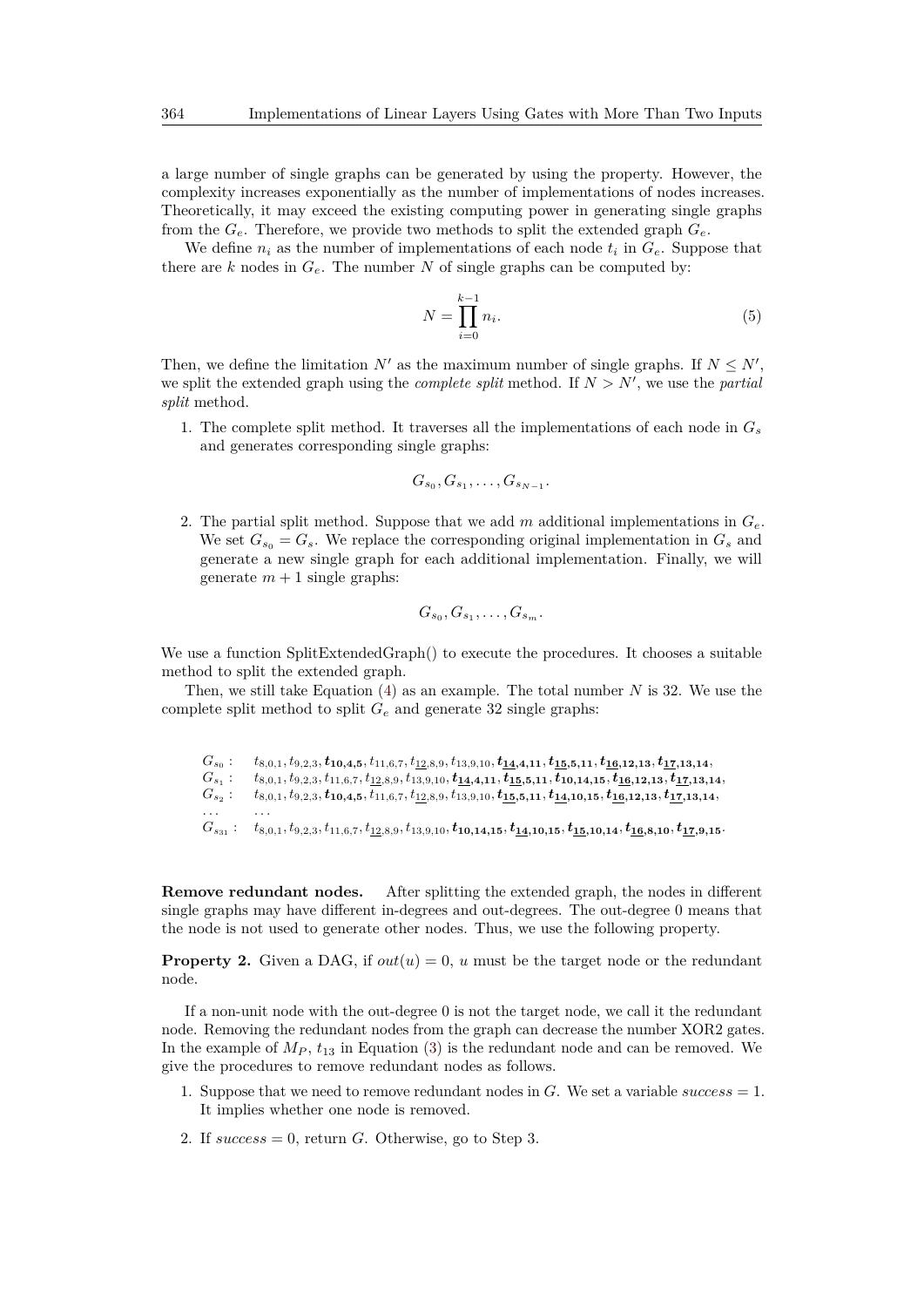3. We set  $success = 0$  and check every non-input node in *G*. If *v* with  $out(v) = 0$ is not the target node, we remove *v* and the corresponding edges from *G*, and set  $success = 1$ . Next, the out-degree of each node in  $I(v)$  decreases by 1. Then, go to Step 2.

We use the function RemovingRedundantNodes() to remove redundant nodes. Note that there is a loop in the function. When we remove one node, we set *success* = 1 and recheck the graph because the out-degree of each node in  $I(v)$  changes. New redundant nodes may occur.

In the example of 32 single graphs, each graph includes 10 non-unit nodes. We apply the function RemovingRedundantNodes() to all single graphs. 18 graphs still have 10 non-unit nodes, 12 graphs have 9 non-unit nodes, and 2 graphs have 8 non-unit nodes.

**Delete wrong graphs.** The wrong graph is an incorrect circuit for the corresponding matrix, which usually contains the cycles in the graph. Unit nodes cannot generate the nodes in the cycle.

<span id="page-14-1"></span>

| Reduced graph 1 | $t_{8,0,1}, t_{9,2,3}, t_{10,4,5}, t_{11,6,7}, t_{12,8,9}, t_{14,4,11}, t_{15,5,11}, t_{16,8,10}, t_{17,9,15},$   |
|-----------------|-------------------------------------------------------------------------------------------------------------------|
| Reduced graph 2 | $t_{8,0,1}, t_{9,2,3}, t_{11,6,7}, t_{12,8,9}, t_{14,4,11}, t_{15,5,11}, t_{10,14,15}, t_{16,8,10}, t_{17,9,15},$ |
| Reduced graph 3 | $t_{8,0,1}, t_{9,2,3}, t_{10,4,5}, t_{11,6,7}, t_{12,8,9}, t_{15,5,11}, t_{14,10,15}, t_{16,8,10}, t_{17,9,15},$  |
| Reduced graph 4 | $t_{8,0,1}, t_{9,2,3}, t_{10,4,5}, t_{11,6,7}, t_{12,8,9}, t_{14,4,11}, t_{15,10,14}, t_{16,8,10}, t_{17,9,15}.$  |

**Table 8:** The reduced graphs.

Although we try to avoid this case (e.g., the available set), the cycle may occur in single graphs. We use the function TopologicalOrdering() to execute the procedure. If TopologicalOrdering() returns *error*, cycles must exist in the graph, and we delete the graph. After the step, we call the left graphs the *reduced graphs*. They are the results of our graph extending algorithm. We can choose the best one from all the reduced graphs or further optimize them with more gates.

In the example of  $M_P$ , 16 graphs are finally left, in which 12 graphs have 10 non-unit nodes, and 4 graphs have 9 non-unit nodes. We show the graphs with 9 non-unit nodes in [Table 8.](#page-14-1)

Now our graph extending algorithm is finished. After the graph extending algorithm, we obtain different reduced graphs. Some of them have less cost in hardware. If we plan to optimize a single graph further, the reduced graph will provide more precise information. In the above example, if we take the number of 2-input xor gates and the depth into account, we choose the 1-*st* and 3-*rd* reduced graphs with depth 3 from [Table 8.](#page-14-1) They are the best circuits after our graph extending algorithm. The complete algorithm of our graph extending algorithm is shown in [Algorithm 2.](#page-15-0) We can use other operations (e.g., XOR3) to generate the extended graph. We will discuss it in the next section.

# <span id="page-14-0"></span>**5 Applications**

In this section, we instantiate the transform algorithms. With the help of the graph extending algorithm, we propose two algorithms to optimize the given circuit using XOR3 and XOR4 gates, respectively. We start from a circuit with XOR2 gates. For the  $g_{\epsilon}$ -XOR metric with  $\epsilon \geq 4$ , we can follow similar procedures, and thus we do not discuss them in this section. The source codes are available at [https://github.com/QunLiu-sdu/Using-](https://github.com/QunLiu-sdu/Using-Gates-with-More-Than-Two-Inputs)[Gates-with-More-Than-Two-Inputs.](https://github.com/QunLiu-sdu/Using-Gates-with-More-Than-Two-Inputs)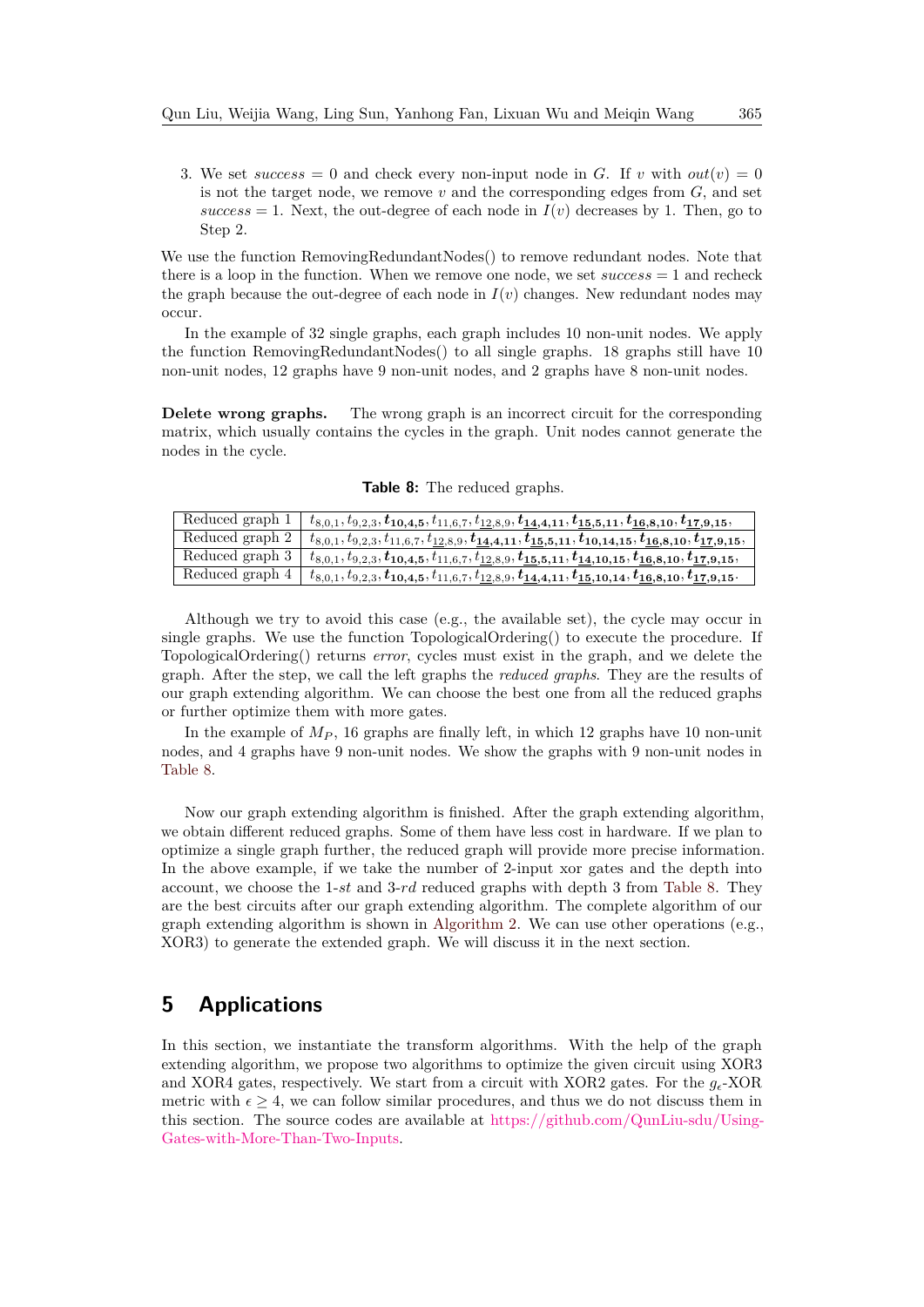<span id="page-15-0"></span>

| <b>Input:</b> A single graph $G_s$                                       |                                               |
|--------------------------------------------------------------------------|-----------------------------------------------|
| <b>Output:</b> The set $\mathcal{G}_2$ containing all the reduced graphs |                                               |
| $G_e = \text{GenerateExtendedGraph}(G_s, 2)$                             | $\triangleright$ The extended graph           |
| $\mathcal{G}_2 = \text{SplitExtendedGraph}(G_e)$                         | $\triangleright$ Generating the single graphs |
| for each $G_r \in \mathcal{G}_2$ do                                      | $\triangleright$ Removing additional nodes    |
| $G_r =$ RemovingRedundantNodes $(G_r)$                                   |                                               |
| end for                                                                  |                                               |
| for each $G_r \in \mathcal{G}_2$ do                                      | $\triangleright$ Deleting wrong graphs        |
| <b>if</b> TopologicalOrdering( $G_r$ ) = error <b>then</b>               |                                               |
| $\mathcal{G}_2 \leftarrow \mathcal{G}_2 / \{G_r\}$                       |                                               |
| end if                                                                   |                                               |
| end for                                                                  |                                               |
| return $\mathcal{G}_2$                                                   |                                               |

## **5.1 Transforming Gates from 2 Inputs into 3 Inputs**

We first focus on the  $g_2$ -XOR metric starting the circuits with XOR2 gates, i.e., we try to convert gates from 2 inputs into 3 inputs. In the problem, we can use 1-operation and 2-operation.  $\lambda_1$  and  $\lambda_2$  represent the corresponding cost. Our goal is to find

$$
\min(\lambda_1 e_1 + \lambda_2 e_2). \tag{6}
$$

If  $v = a \oplus b \oplus c$ , we say that *v* has implementation  $(a, b, c)$ . We consider a case where the out-degree of one node is 1, which is discussed in [\[BFI21\]](#page-25-4). If  $v_i$  ( $out(v_i) = 1$ ) represents an XOR2 gate  $v_i = v_x \oplus v_y$ , we merge them to an XOR3 gate,  $v_{i,j} = v_x \oplus v_y \oplus v_z$ . Note that if  $v_i$  is the output value, we will lose the output signal of the circuit after the merge procedure.

According to our transform algorithm, more nodes can be removed. Suppose that we have the circuit:

$$
u = a \oplus b
$$

$$
v = u \oplus c
$$

$$
w = u \oplus d
$$

and *out*(*u*) is 2. The circuit area is  $3\lambda_1$ . If  $3\lambda_1 - 2\lambda_2 > 0$  holds, we can remove *u* and let  $I(u)$  point to  $O(u)$  by merging two 3-input xor gates. The new circuit is

$$
v = a \oplus b \oplus c
$$
  

$$
w = a \oplus b \oplus d
$$

and the area of the new circuit is  $2\lambda_2 < 3\lambda_1$ .

We can remove more nodes based on the above cases to reduce the cost. Thus, we give the following proposition.

<span id="page-15-1"></span>**Proposition 2.** *Let*  $N$  *be the maximum value such that*  $(N+1)\lambda_1 - N\lambda_2 > 0$  *holds. Given a circuit with XOR2 gates, it can reduce the cost by removing the nodes with out-degree*  $n (n \leq N)$ .

*Proof.* Suppose that  $out(u)$  is *n* ( $n \leq N$ ). There are  $n + 1$  related XOR2 gates. One of them is used to generate *u*. Others are used to generate the nodes in  $O(u)$ . Thus, removing *u* will delete  $(n+1)$  XOR2 gates and add *n* XOR3 gates. If  $(n+1)\lambda_1 - n\lambda_2 > 0$ , the cost of the circuit is reduced.  $\Box$ 

[Proposition 2](#page-15-1) shows which nodes can be removed in  $g_2$ -XOR metric. For convenience, the maximum value *N* is called the *upper bound*. If one node has the out-degree of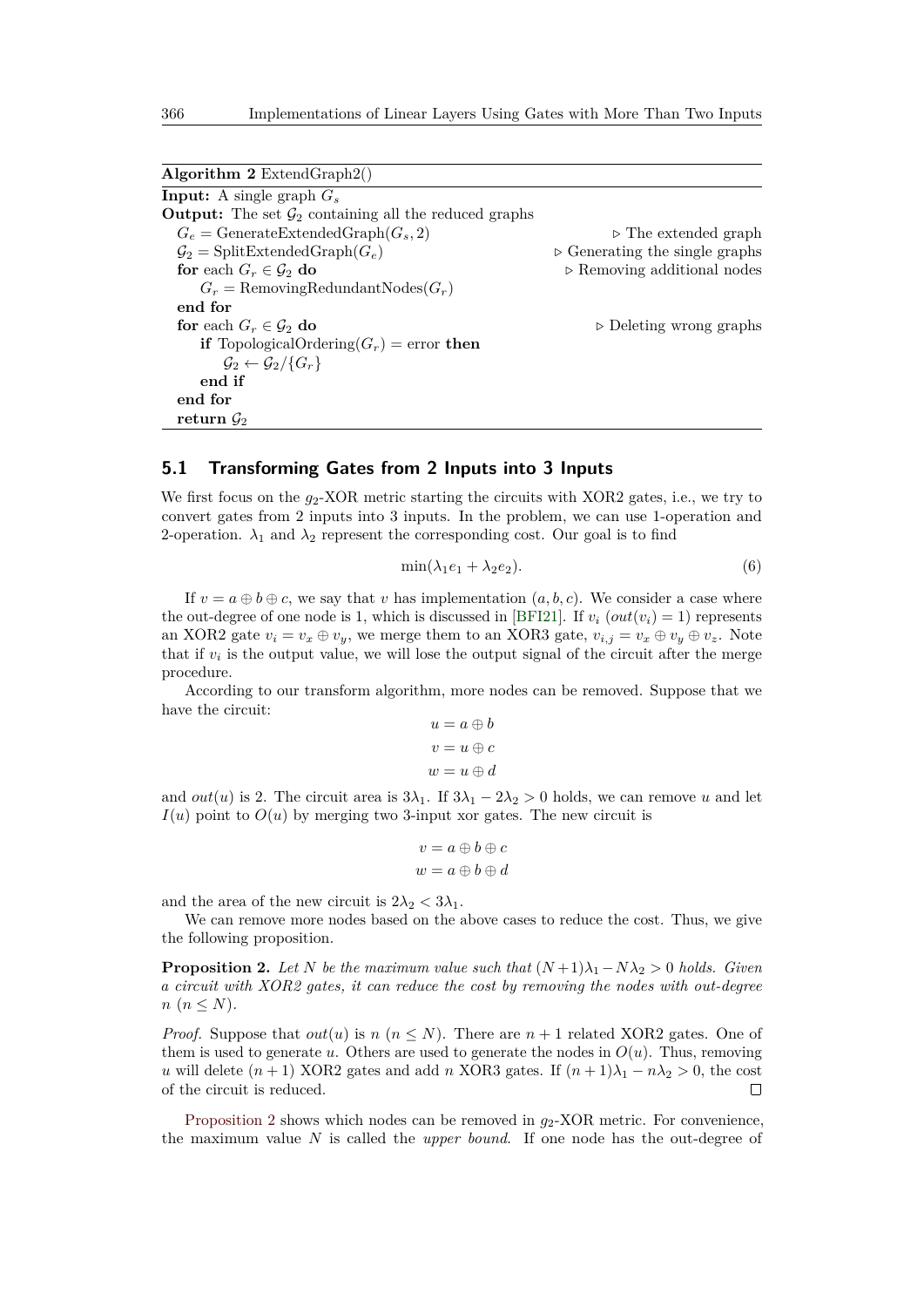$n (n \leq N)$ , we can remove it by deleting  $n + 1$  XOR2 gates and adding *n* XOR3 gates. Another problem is if the nodes with different out-degrees can be removed, how to determine the priority. We provide a proposition to solve the problem.

<span id="page-16-0"></span>**Proposition 3.** Suppose that the upper bound is N. If  $out(u) = m$  and  $out(v) = n$  $(n < m \leq N)$ , removing *v* will reduce more cost than *u*. That is,  $S_v > S_u$ .

*Proof.* We can remove *u* by deleting  $m + 1$  XOR2 gates and adding  $m$  XOR3 gates. The saved cost  $S_u$  is  $(m+1)\lambda_1 - m\lambda_2$ . We can also remove *v* by deleting  $n+1$  XOR2 gates and adding *n* XOR3 gates. The saved cost  $S_v$  is  $(n+1)\lambda_1 - n\lambda_2$ . We have

$$
S_v - S_u = (m - n)(\lambda_2 - \lambda_1) > 0
$$
\n(7)

Thus,  $S_v > S_u$  holds.

We propose our algorithm using graph extending algorithm called EGT2 (see [Algo](#page-17-0)[rithm 3\)](#page-17-0). ExtendGraph2() is used to obtain the set  $G_2$  that contains many reduced graphs. For each graph  $G_r$  in  $\mathcal{G}_2$ , we execute the following procedures:

- 1. Compute the upper bound  $N$ . We use  $\mathcal U$  to save the nodes that can not be removed.  $u \in \mathcal{U}$  means that *u* is the target node or *u* represents the XOR3 gate.
- 2. Set  $n = 1$ . Then, Step 3 is recursively executed. Each time we finish Step 3, we set  $n = n + 1$ . If  $n \leq N$ , we continue to execute Step 3. Otherwise, we stop the procedures and put the new graph  $G_r$  into  $\mathcal{G}_3$ .
- 3. Check the nodes in the topological ordering.  $O(u) \cap \mathcal{U} \neq \phi$  means that at least one node in  $O(u)$  has been optimized by the XOR3 gate and cannot be merged again. If the out-degree of one node is  $n$  and the node is not the target node, we will remove *u* by adding *n* XOR3 gates and deleting *n* + 1 XOR2 gates based on [Proposition 2.](#page-15-1) Then, we put the nodes in  $O(u)$  into  $U$ .

We explain why  $O(u) \cap \mathcal{U} = \phi$  in Step 3 is necessary. Suppose that we have the circuit:

$$
t_{u,a,b}, t_{v,c,d}, t_{w,u,v}, t_{y,p,u},
$$

in which  $out(v) = 1$  and  $out(u) = 2$ . When  $n = 1$ , we can remove v and have the new circuit:

$$
t_{u,a,b}, \boldsymbol{t_{w,u,c,d}^3}, t_{y,p,u}.
$$

Next, we have  $\mathcal{U} = \mathcal{U} \cup \{v\}$ . Then, we set  $n = 2$ . However, we cannot remove *u* since  $O(u) = \{w, y\}$  and *w* represents an XOR3 gate. Thus, only when  $O(u) \cap \mathcal{U} = \phi$  holds, can *u* be removed.

Because of the topological ordering property, in Step 3, the next node that needs to be checked can always be generated by the checked nodes. If we combine all the checked nodes to a new graph, a path must exist from unit nodes to every non-unit node, and no nodes can be removed with the current upper bound *n*. Every non-unit node *u* in the new graph may have three states:

- *out*(*u*) is greater than the current upper bound *n*. We cannot remove *u* in the current state based on the [Proposition 2.](#page-15-1)
- $out(u)$  is  $m (m < n)$ . Based on the [Proposition 3,](#page-16-0) we have checked the *u* in the previous procedures. If *u* has been left, we must have  $O(u) \cap U \neq \phi$  or  $u \cap U \neq \phi$ .
- $out(u)$  is *n*. We have checked *u* in Step 3 and cannot remove *u*.

In addition, according to [Proposition 3,](#page-16-0) we first check the nodes with out-degree 1. When we have checked all the nodes, Step 3 is finished, and we set  $n = n + 1$ . If we match the condition when we check one node, we will remove the node, delete corresponding edges, and add corresponding edges to the graph. We use *n* XOR3 gates to replace  $n + 1$ 

 $\Box$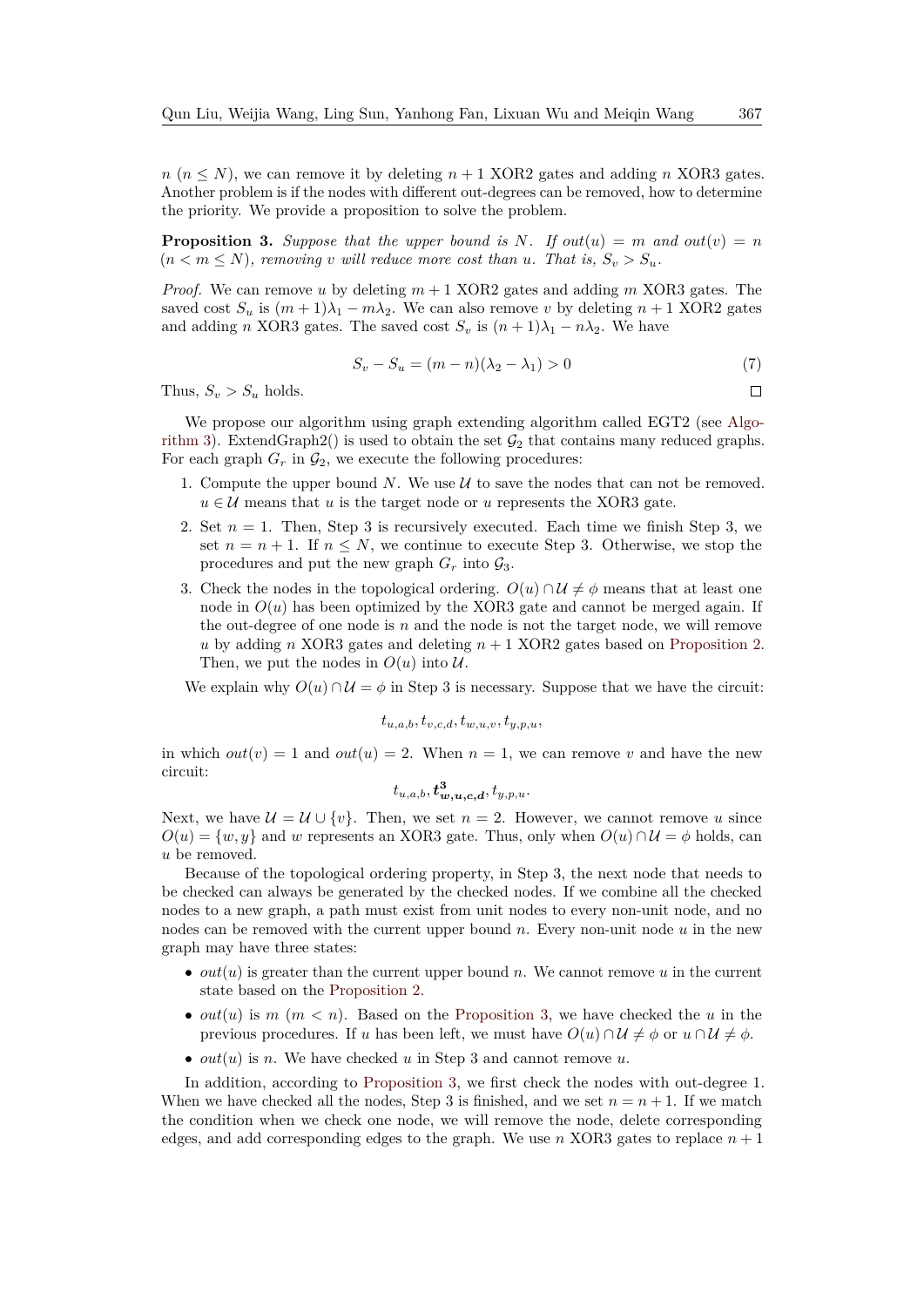<span id="page-17-0"></span>

| Algorithm $3 EGT2()$ |  |
|----------------------|--|
|----------------------|--|

**Input:** A single graph *G<sup>s</sup>* **Output:** A set  $\mathcal{G}_3$  containing all the reduced graphs with  $2/3$ -input xor gates  $\mathcal{G}_2$  = ExtendGraph2( $G_s$ )  $\triangleright$  Containing the reduced graphs with XOR2 gates  $N \leftarrow 0$  **.** The upper bound **while**  $((N + 1) + 1)\lambda_1 - (N + 1)\lambda_2 > 0$  **do**  $N \leftarrow N + 1$ **end while for** each  $G_r \in \mathcal{G}_2$  **do**  $\triangleright$  Removing nodes  $\mathcal{T} = \text{TopologicalOrdering}(G_r)$ The set  $U$  containing all the target nodes in  $G_r$  $n \leftarrow 1$ **while**  $n \leq N$  **do for** each node  $u$  in  $T$  **do if**  $u \notin \mathcal{U}$ ,  $out(u) = n$ , and  $O(u) \cap \mathcal{U} = \phi$  **then** We remove *u*, delete corresponding edges, and add *n* operations in  $G_r$ Put the nodes in  $O(u)$  into  $U$ **end if end for**  $n \leftarrow n + 1$ **end while**  $\mathcal{G}_3 \leftarrow \mathcal{G}_3 \cup \{G_r\}$ **end for** return  $\mathcal{G}_3$ 

XOR2 gates. The saved cost is  $S_v$  is  $(n+1)\lambda_1 - n\lambda_2$ . We set the upper bound  $N = 0$  if  $2\lambda_1 < \lambda_2$  because the cost of two XOR2 gates is less than one XOR3 gate. Not all the libraries can apply our algorithm. We only take the libraries with  $2\lambda_1 > \lambda_2$  into account.

We also take the matrix in [Subsection 4.1](#page-9-0) as an example. Using the BFI algorithm, the reduced circuit area is  $6 \times 3.33 + 2 \times 4.66 = 29.3$  GE (six 2-input xor gates and two 3-input xor gates). The initial sequence is shown in [Subsection 4.1.](#page-9-0) We first run [Algorithm 2](#page-15-0) and get the  $\mathcal{G}_2$ . From  $\mathcal{G}_2$ , we choose one graph  $G_r$  with the circuit:

$$
t_{8,0,1}, t_{9,2,3}, t_{10,4,5}, t_{11,6,7}, t_{\underline{12}, 8, 9}, t_{\underline{14}, 4, 11}, t_{\underline{15}, 5, 11}, t_{\underline{16}, 8, 10}, t_{\underline{17}, 9, 15}.
$$

Then, we get the upper bound  $N = 2((2 + 1) \times 3.33 - 2 \times 4.66 > 0)$ . We set  $n = 1$  and find that  $t_{10}$  can be removed. The left circuit is:

$$
t_{8,0,1}, t_{9,2,3}, t_{11,6,7}, t_{\underline{12},8,9}, t_{\underline{14},4,11}, t_{\underline{15},5,11}, \boldsymbol{t^3_{16,4,5,8}}, t_{\underline{17},9,15}.
$$

Next, we set  $n = 1 + 1 = 2$  and find that  $t_9$  and  $t_{11}$  can be removed. The left circuit is:

$$
t_{8,0,1}, \mathbf{t}_{\mathbf{12},\mathbf{2},\mathbf{3},\mathbf{8}}^{\mathbf{3}}, \mathbf{t}_{\mathbf{14},\mathbf{4},\mathbf{6},\mathbf{7}}^{\mathbf{3}}, \mathbf{t}_{\mathbf{15},\mathbf{5},\mathbf{6},\mathbf{7}}^{\mathbf{3}}, t_{\mathbf{16},4,5,8}^{\mathbf{3}}, \mathbf{t}_{\mathbf{17},\mathbf{2},\mathbf{3},\mathbf{15}}^{\mathbf{3}}.
$$

$$
\tag{8}
$$

The new circuit area is only 26*.*6 GE (one XOR2 gate and five XOR3 gates).

#### **5.2 Transforming Gates from 3 Inputs into 4 Inputs**

Then, we focus on the *g*3-XOR metric starting the circuits with 2/3-input xor gates, i.e., we try to convert gates from  $2/3$  inputs into 4 inputs. The operations we can use are 1-operation, 2-operation, and 3-operation. The corresponding costs are  $\lambda_1$ ,  $\lambda_2$ , and  $\lambda_3$ . Our goal is to find

$$
\min(\lambda_1 e_1 + \lambda_2 e_2 + \lambda_3 e_3). \tag{9}
$$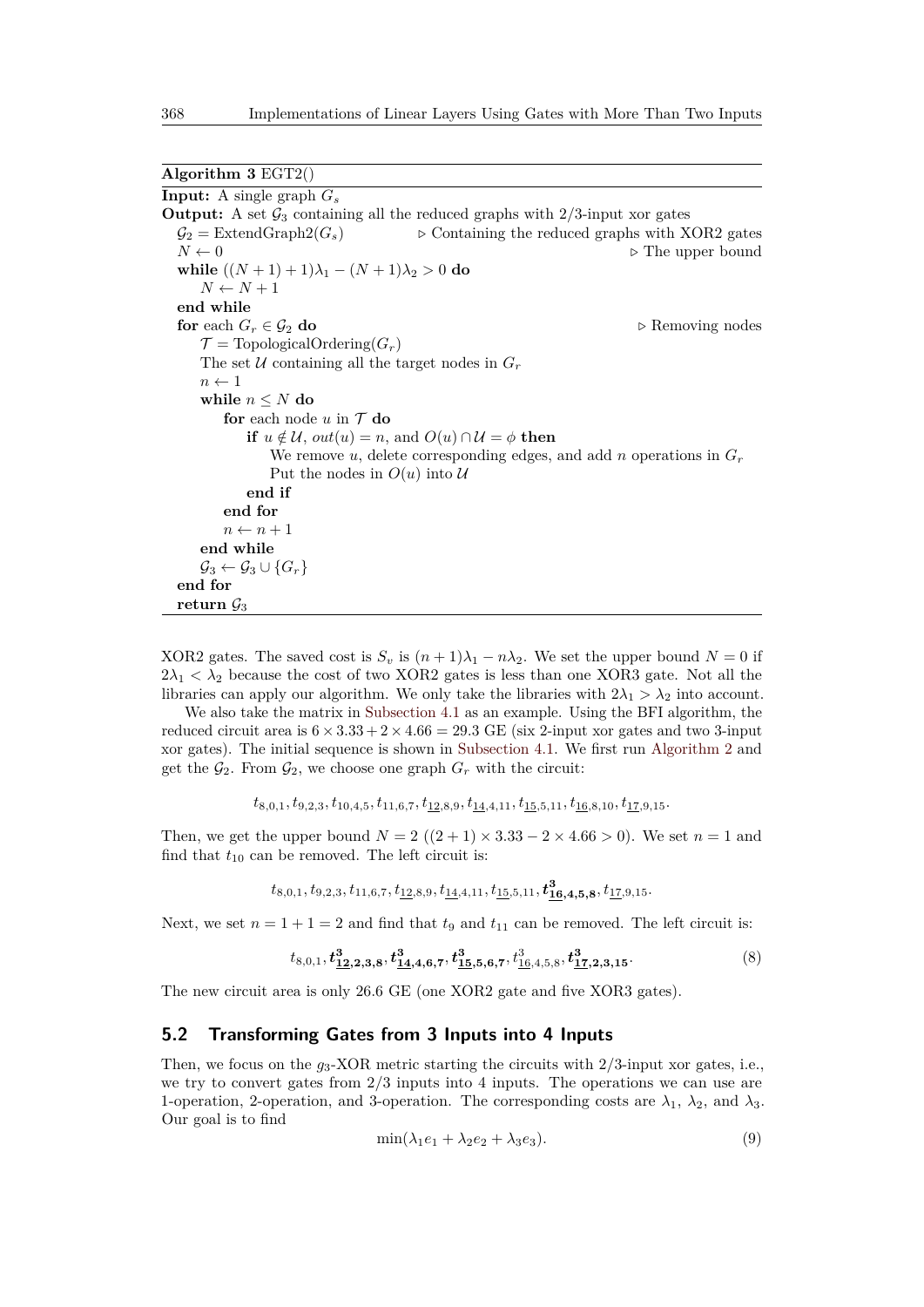For a given circuit with XOR2 gates, we use [Algorithm 3](#page-17-0) to convert the initial graph into many graphs with 2/3-input xor gates and save them in  $\mathcal{G}_3$ . For each  $G_r$  in  $\mathcal{G}_3$ , we use a new function ExtendGraph3() to generate the extended graph *G<sup>e</sup>* with 2/3-input xor gates. The new function is similar to ExtendGraph2() and use GenerateExtendedGraph $(G_r, 3)$ instead of GenerateExtendedGraph $(G_r, 2)$ . Then, we split  $G_e$  into many single graphs. For each new single graph, we optimize it with XOR4 gates.

Similar to the above section, we discuss which nodes can be removed. In our algorithm, *t* 4 *u,a,b,c,d* represents an XOR4 gate. We propose three *circuit types*, which can be transformed into 4-input xor gates.

**Type 1.** If  $t_{u,p,q}$  and  $t_{p,a,b,c}^3$  are contained in the circuit, we can obtain  $t_{u,q,a,b,c}^4$  by removing *p*. We say that *p* matches Type 1 (see [Figure 4-](#page-19-0)left).

**Type 2.**  $\frac{3}{u,p,q,w}$  and  $t_{p,a,b}$ , are contained in the circuit, we can obtain  $t_{u,a,b,q,w}^4$  by removing *p*. We say that *p* matches Type 2 (see [Figure 4-](#page-19-0)middle).

**Type 3.** If  $t_{u,p,q}$ ,  $t_{p,a,b}$ , and  $t_{q,c,d}$  are contained in the circuit, we can obtain  $t_{u,a,b,c,d}^4$ by removing *p* and *q*. *p* and *q* are called the nodes in Type 3 (see [Figure 4-](#page-19-0)right).



**Figure 3:** The different circuit types.

We take Type 1 and Type 2 into account because the nodes in Type 3 can be transformed into Type 2. The following observations can help us to simplify the the analysis procedures.

*if*  $p$  matches one type, it never matches another type. **Observation 1.** *If*  $p$  matches Type 1,  $in(p) = 3$ . *If*  $p$  matches Type 2,  $in(p) = 2$ . Thus,

<span id="page-18-0"></span>**Observation 2.** Suppose that we have a node p and its output set  $O(p)$ . For any node  $q \in O(p)$ , if p matches one type, other nodes in  $I(q)$  will never match another type.

The above types only consider the case where the out-degree of a node is 1. Next, we discuss the case in which the out-degree is greater than 1. Suppose that *p* matches Type 1 or Type 2 and  $O(p) = \{u_1, u_2, \ldots u_n\}$   $(n \geq 2)$ . If p matches Type 1, we can use n XOR4 gates instead of an XOR3 gate and *n* XOR2 gates. [Figure 4-](#page-19-0)left shows the case where  $out(p)$  is 2. If  $p$  matches Type 2, there exist two cases:

- $u_i$   $(1 \leq i \leq n)$  has the in-degree 2;
- $u_i$   $(1 \leq i \leq n)$  has the in-degree 3.

For the first case, we use an XOR3 gate instead of an XOR2 gate additionally (see [Figure 4](#page-19-0) middle). For the second case, we use an XOR4 gate instead of an XOR3 gate additionally (see [Figure 4-](#page-19-0)right). To decide which nodes can be removed, we can obtain following proposition by extending [Proposition 2.](#page-15-1)

**Proposition 4.** *Let*  $N_1$  *be the maximum value such that*  $\lambda_2 + N_1(\lambda_1 - \lambda_3) > 0$  *holds and N*<sub>2</sub> *be the maximum value such that*  $\lambda_1 + \lambda_2 - \lambda_3 - (N_2 - 1) \cdot min((\lambda_2 - \lambda_1), (\lambda_3 - \lambda_2)) > 0$ *holds. It can reduce the cost if*

- *the node matches Type 1 and has the out-degree m*  $(m \leq N_1)$ *, or*
- the node matches Type 2 and has the out-degree  $n (n \leq N_2)$ .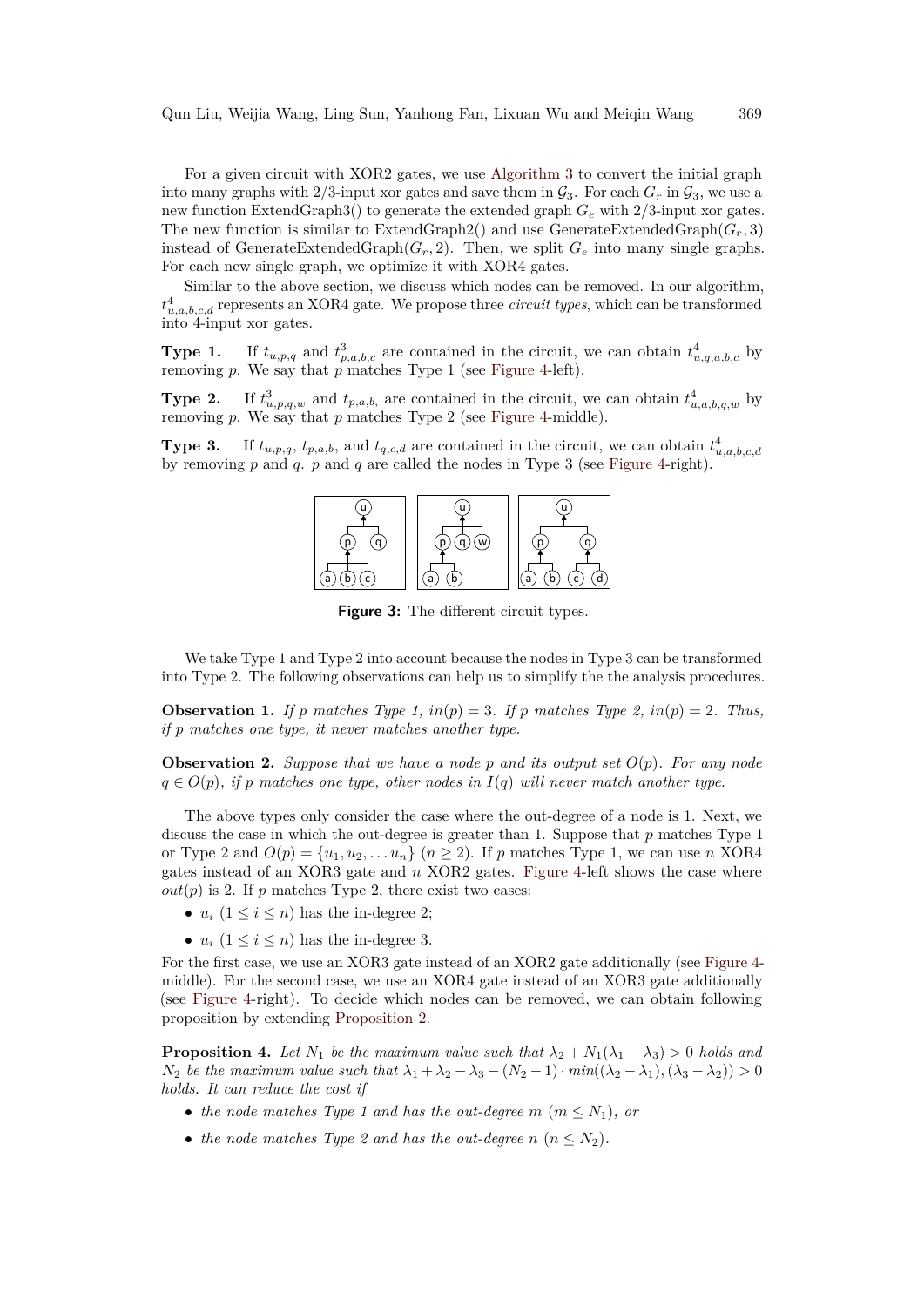<span id="page-19-0"></span>

**Figure 4:** The cases that the *out*(*p*) is 2.

*Proof.* Suppose that *p* matches Type 1 and *out*(*p*) is *m* ( $m \leq N_1$ ). There are *m* related XOR2 gates and a related XOR3 gate. The XOR3 gate is used to generate *p*. Other gates are used to generate new nodes by *p*. Thus, we can remove *p* by adding *m* XOR4 gates and deleting *m* XOR2 gates and an XOR3 gate. If  $\lambda_2 + m(\lambda_1 - \lambda_3) > 0$ , the circuit area decreases.

Suppose that *p* matches Type 2 and *out*(*p*) is *n* ( $n \leq N_2$ ). If  $n = 1$ , We can use an XOR4 gate instead of an XOR2 gate and an XOR3 gate. Then, the circuit area decreases by  $\lambda_1 + \lambda_2 - \lambda_3 > 0$ . If *p* is also used to generate new node *u*, there are two different cases. If  $in(u) = 2$   $(u \in O(p))$ , we will use an XOR3 gate instead of an XOR2 gate. If  $in(u) = 3$  ( $u \in O(p)$ ), we will use an XOR4 gate instead of an XOR3 gate. Thus, we choose min $((\lambda_2 - \lambda_1), (\lambda_3 - \lambda_2))$ . The remained proof is similar to [Proposition 2.](#page-15-1) We do not repeat it.  $\Box$ 

Another question is if the nodes with different out-degrees can be removed, how to determine the priority. [Proposition 3](#page-16-0) provides a solution. If the nodes with different outdegrees can be removed, we discuss how to determine the priority of each node. Suppose that we have two nodes *u* and *v*, and  $out(u) = m$ ,  $out(v) = n$  ( $m < n$ ). We discuss this on a case-by-case basis.

- If *u* and *v* are not the same types, we just deal with them in order. Based on Observation [\(2\)](#page-18-0), we have  $O(u) \cap O(v) = \phi$ . The operations between *u* and *v* are independent.
- If two nodes *u* and *v* match the same type, we will have  $S_u > S_v$  because of  $m < n$ . The proof is similar to [Proposition 3.](#page-16-0)

Thus, we can search for two types separately. We provide an algorithm called EGT3 (see [Algorithm 4\)](#page-21-0). The procedures are as follows.

- 1. Run [Algorithm 3](#page-17-0) to obtain  $\mathcal{G}_3$  containing different graphs with  $2/3$ -input xor gates.
- 2. For each graph  $G_r$  in  $\mathcal{G}_3$ , run the function GenerateExtendedGraph $(G_r, 3)$  to obtain the extended graph  $G_e$ , split it into different single graphs, and put all the single graphs into  $\mathcal{G}_4$ .
- 3. Compute  $N_1$  and  $N_2$ . Let  $n_1 = 1$  and  $n_2 = 1$ . We use U to save the nodes that can not be optimized.  $u \in \mathcal{U}$  means that  $u$  is the target node or  $u$  represents the XOR4 gate.
- 4. If  $n_1 > N_1$  and  $n_2 > N_2$ , we stop the procedures. Otherwise, go to Step 5.
- 5. Check the nodes in the topological ordering. If *u* matches Type 1,  $out(u) = n_1$  $(n_1 \leq N_1), O(u) \cap \mathcal{U} = \phi$ , and  $u \notin \mathcal{U}$ , we can remove *u* by adding  $n_1$  XOR4 gates and deleting an XOR2 gate and  $n_1$  XOR3 gates. Then, we let  $n_1 = n_1 + 1$  and go to Step 6.
- 6. Check the nodes in the topological ordering. If *u* matches Type 2,  $out(u) = n_2$  $(n_2 \leq N_2)$ ,  $O(u) \cap \mathcal{U} = \phi$ , and  $u \notin \mathcal{U}$ , we can remove *u*. We check  $O(u)$  and for each node  $u_i \in O(u)$ ,
	- **–** add an XOR3 gate and delete an XOR2 gate (*u<sup>i</sup>* is the first case in Type 2);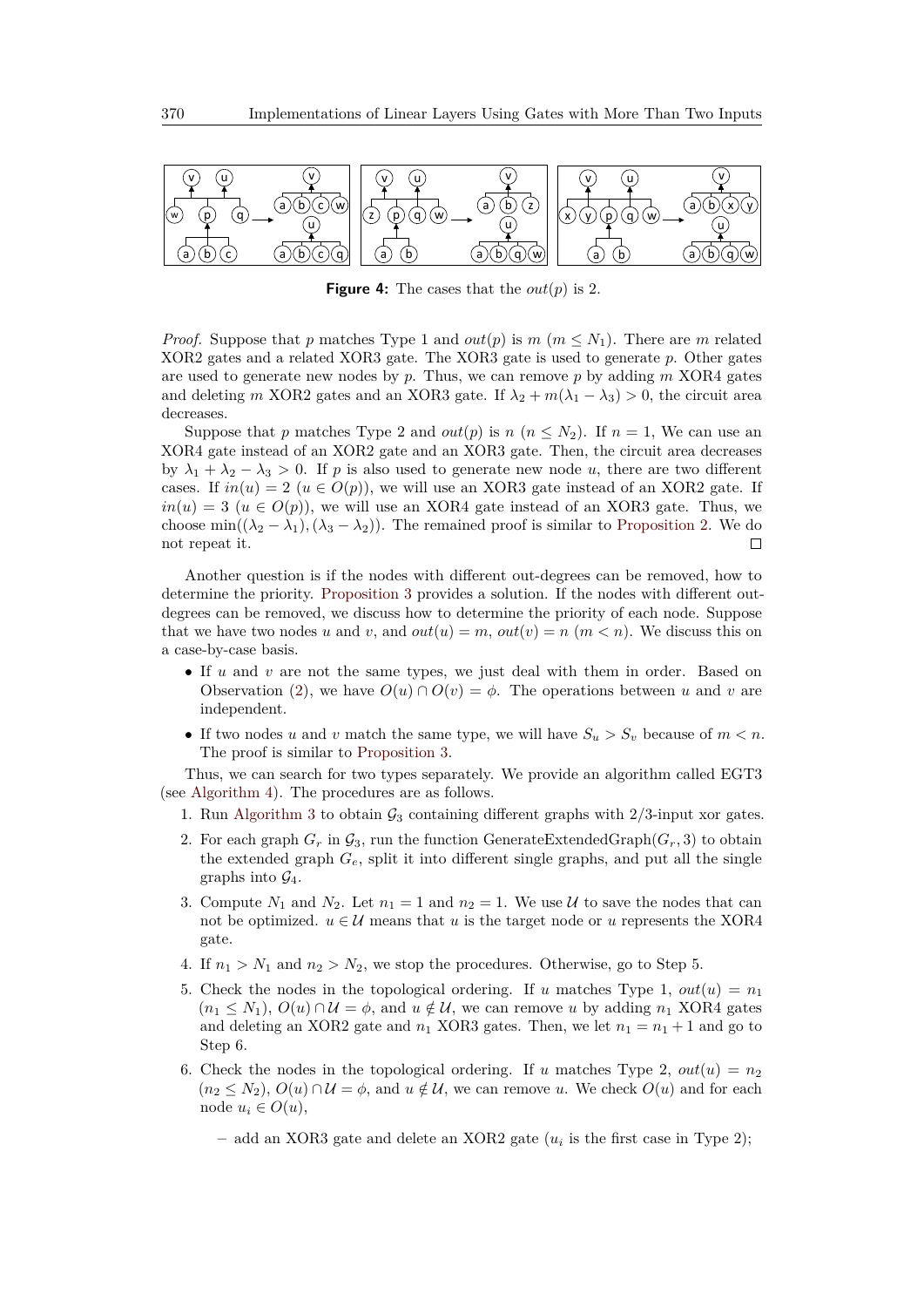**–** add an XOR4 gate and delete an XOR3 gate (*u<sup>i</sup>* is the second case in Type 2).

Then, we let  $n_2 = n_2 + 1$  and go to Step 4.

Note that we will stop the algorithm when  $n_1 > N_1$  and  $n_2 > N_2$ . For example, if  $n_1 < N_1$  and  $n_2 > N_2$ , we can optimize the nodes which match Type 1. We can search the types sequentially based on Observation [\(2\)](#page-18-0). When we finish one search, we set  $n_1 = n_1 + 1$ and  $n_2 = n_2 + 1$ . Through the algorithm, we can further optimize the circuit with XOR4 gates.

We still take the circuit in [Subsection 4.1](#page-9-0) as an example. We have  $N_1 = 1$  and  $N_2 = 2$ . Finally, we can find the circuit with 24*.*6 GE. The circuit requires four XOR3 gates and one XOR4 gate. Note that only the target nodes are left. Other nodes have been removed. Thus, we cannot find a better circuit with less area. The sequence is:

$$
t_{\underline{12},0,1,2,3}^4, t_{\underline{14},4,6,7}^3, t_{\underline{15},5,6,7}^3, t_{\underline{17},2,3,15}^3, t_{\underline{16},12,14,17}^3. \tag{10}
$$

### **5.3 Experiments**

We apply our algorithms to many lightweight matrices. The circuits are generated by the algorithm proposed by Xiang  $et$  al. in  $[XZL+20]$  $[XZL+20]$ , which is called the XZLBZ algorithm. The metrics are  $g_2$ -XOR and  $g_3$ -XOR.

#### **5.3.1 XZLBZ Algorithm**

In FSE 2020, Xiang *et al.* proposed a new heuristic based on the matrix decomposition [\[XZL](#page-27-5)<sup>+</sup>20]. Given an invertible matrix, the author first decomposed it as a product of elementary matrices. The original problem is converted into the problem of finding a better decomposition. Note that XZLBZ algorithm uses *s*-XOR. It updates original values and cannot be used in our algorithm directly. We use a method converting the *s*-XOR results into *g*-XOR results. Given a sequence of *s*-XOR operations, we execute the following procedures:

- 1. Suppose that the input values are  $\{x_0, x_1, \ldots x_{m-1}\}$ . Put each input value into a set *S* in order. That is to say, we have  $S[i] = x_i$ .
- 2. We set a variable  $n = 0$  and a set  $C = \phi$ . For each operation  $x_i = x_i \oplus x_j$ , we transform it in Step 3.
- 3. We generate a new value  $t_n = x_i$ , and set  $n = n + 1$ . The new operation *op* is  $t_n = S[i] \oplus S[j]$ . Then, we set  $S[i] = t_n$  and put *op* into *C*.
- 4. Finally, *C* contains all the new sequence.

We give an example to illustrate the method. Suppose that the input values are  ${x_0, x_1, x_2, x_3}$  and the initial sequence is

$$
x_0 = x_0 \oplus x_1
$$
  

$$
x_0 = x_0 \oplus x_2.
$$
  

$$
x_0 = x_0 \oplus x_3
$$

After transforming the operations, we have the new sequence,

$$
t_0 = x_0 \oplus x_1
$$
  

$$
t_1 = t_0 \oplus x_2.
$$
  

$$
t_2 = t_1 \oplus x_3
$$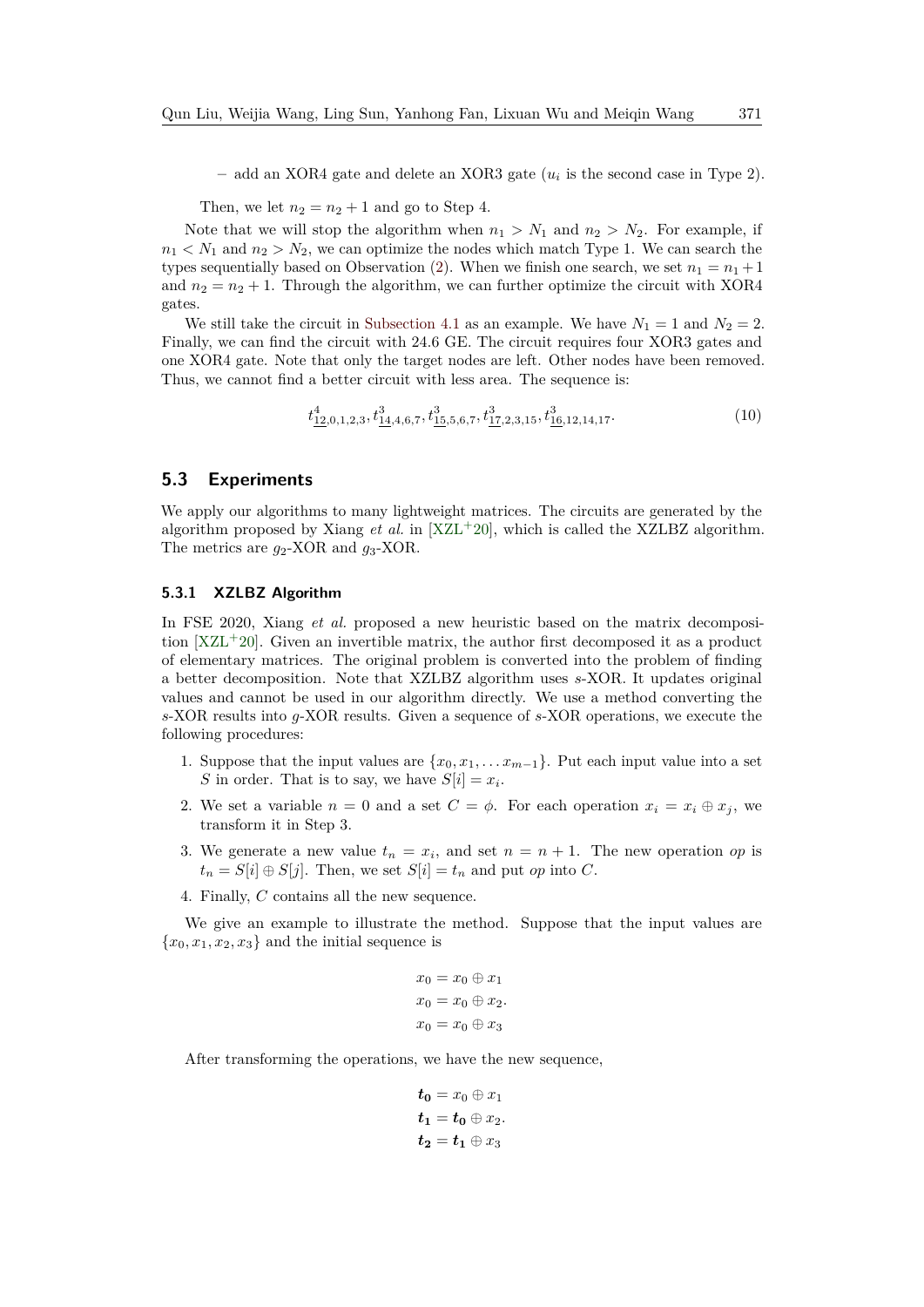# <span id="page-21-0"></span>**Algorithm 4** EGT3()

```
Input: A single graph Gs
Output: A set \mathcal{G}_4 containing all the reduced graphs with 2/3/4-input gates
   \mathcal{G}_4 \leftarrow \phi\mathcal{G}_3 \leftarrow \phi\mathcal{G}_2 = \text{EGT2}(G_s)for each graph G_r in \mathcal{G}_2 do
       \mathcal{G}' = \text{EGT3}(G_r)for each graph G in \mathcal{G}' do
           \mathcal{G}_3 \leftarrow \mathcal{G}_3 \cup \{G\}end for
   end for
   N_1 \leftarrow 0N_2 \leftarrow 0while \lambda_2 + (N_1 + 1)(\lambda_1 - \lambda_3) > 0 do
       N_1 \leftarrow N_1 + 1end while
   while λ_1 + λ_2 - λ_3 - N_2 \cdot min((λ_2 − λ_1), (λ_3 − λ_2)) > 0 do
       N_2 \leftarrow N_2 + 1end while
   for each G_r \in \mathcal{G}_3 do \triangleright Removing nodes
       \mathcal{T} = \text{TopologicalOrdering}(G_r)The set U containing all the target nodes in G_rn_1, n_2 \leftarrow 1while n_1 \leq N_1 or n_2 \leq N_2 do
           for each node u in \mathcal{T} do
                if n_1 \leq N_1, u matches Type 1, O(u) \cap \mathcal{U} = \phi, and u \notin \mathcal{U} then
                    Remove u, delete corresponding edges, and add edges from I(u) to O(u)Put the nodes in O(u) into Uend if
                if n_2 \leq N_2, u matches Type 2, O(u) \cap \mathcal{U} = \phi, and u \notin \mathcal{U} then
                    Remove u, delete corresponding edges, and add edges from I(u) to O(u)Put the nodes in O(u) into Uend if
           end for
           n_1 \leftarrow n_1 + 1n_2 \leftarrow n_2 + 1end while
       \mathcal{G}_4 \leftarrow \mathcal{G}_4 \cup \{G_4\}end for
   return G4
```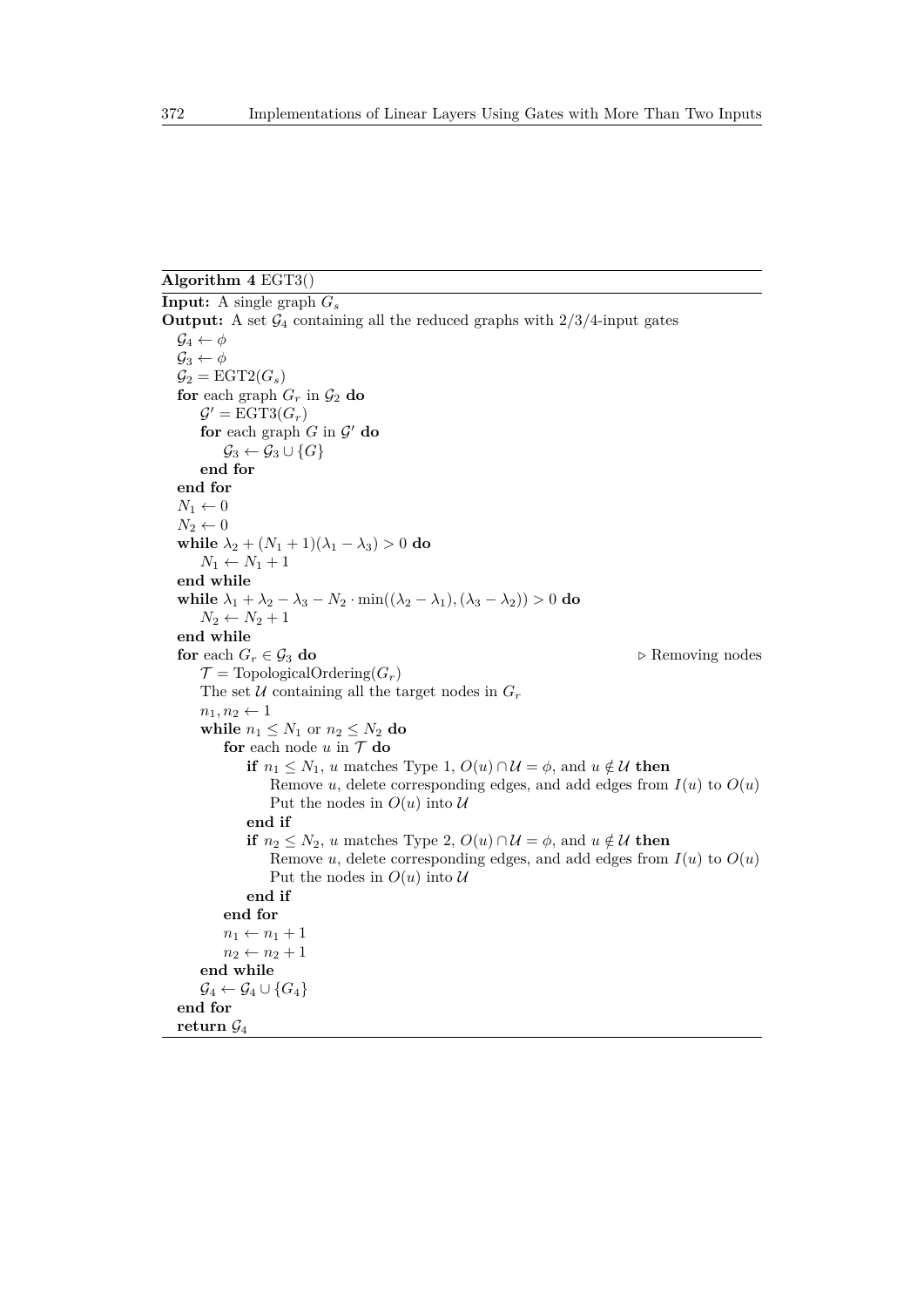#### **5.3.2 Applying Our Algorithms to Many Proposed Matrices**

In this section, we apply EGT2 and EGT3 to several linear layers from the literature, including matrices used in many ciphers  $[DR20, CMR05, JNP15, Ava17, BBI<sup>+</sup>15, BCG<sup>+</sup>12,$  $[DR20, CMR05, JNP15, Ava17, BBI<sup>+</sup>15, BCG<sup>+</sup>12,$  $[DR20, CMR05, JNP15, Ava17, BBI<sup>+</sup>15, BCG<sup>+</sup>12,$  $[DR20, CMR05, JNP15, Ava17, BBI<sup>+</sup>15, BCG<sup>+</sup>12,$  $[DR20, CMR05, JNP15, Ava17, BBI<sup>+</sup>15, BCG<sup>+</sup>12,$  $[DR20, CMR05, JNP15, Ava17, BBI<sup>+</sup>15, BCG<sup>+</sup>12,$  $[DR20, CMR05, JNP15, Ava17, BBI<sup>+</sup>15, BCG<sup>+</sup>12,$  $[DR20, CMR05, JNP15, Ava17, BBI<sup>+</sup>15, BCG<sup>+</sup>12,$  $[DR20, CMR05, JNP15, Ava17, BBI<sup>+</sup>15, BCG<sup>+</sup>12,$  $[DR20, CMR05, JNP15, Ava17, BBI<sup>+</sup>15, BCG<sup>+</sup>12,$  $[DR20, CMR05, JNP15, Ava17, BBI<sup>+</sup>15, BCG<sup>+</sup>12,$  $[DR20, CMR05, JNP15, Ava17, BBI<sup>+</sup>15, BCG<sup>+</sup>12,$  $ADK+14$  $ADK+14$ , [Ava17,](#page-25-6) [BJK](#page-25-8) $+16$ , [AIK](#page-24-1) $+00$ . The results in ASIC1 are shown in [Table 2](#page-3-0) and the results in ASIC2 are shown in [Table 3.](#page-3-1) We list the results in  $[XZL+20]$  $[XZL+20]$ ,  $[BDK+21]$  $[BDK+21]$ , and [\[BFI21\]](#page-25-4). Note that  $[XZL^+20]$  $[XZL^+20]$  only searches for circuits with the  $g_1$ -XOR metric. Then, we run the XZLBZ algorithm and optimize the circuits using the BFI, EGT2, and EGT3 algorithms.

It is worthy to say that the circuit with the minimum number of 2-input xor gates may have the worse performance with  $q_i$ -XOR metric  $(i > 1)$ . For example, in [Table 3,](#page-3-1) we use an circuit for AES MixColumns with 96 XOR2 gates instead of 92 gates. The area of the 96-gate circuit can be reduced to 255 GE by EGT2, while the 92-gate circuit cannot.

As the procedures of splitting the matrix into elementary matrices and generating *s*-XOR sequences are randomized, recalling the computations at different times would lead to different results. Hence, it is difficult to determine how long we wait to achieve the best solution. We execute the XZLBZ algorithm in a limited and reasonable time (e.g., 24 hours) to collect many implementations and select the best one among them. This strategy is quite similar to many previous search approaches in, e.g., [\[KLSW17,](#page-26-3) [TP20,](#page-27-4) [XZL](#page-27-5)<sup>+</sup>20, [BFI21\]](#page-25-4).

In our experiments, many previous results can be optimized. Notably, for the matrix used in AES MixColumns, we achieve the circuit with 255 GE in ASIC2, while the best previous result is 258*.*9 GE [\[BDK](#page-25-5)<sup>+</sup>21] in the same library. Moreover, we can decrease the circuit area to 243 GE with the help of XOR4 gates. This shows the effectiveness of our strategy.

<span id="page-22-0"></span>**Table 9:** The results of implementation cost of matrices from [\[LSL](#page-27-3)+19] for STM 90 nm library.

| HW  | Num | best of BFI | best of EGT2 | BP(GE) | $BP + BFI$ (GE) | $BP + EGT2$ (GE) | $BP + EGT3$ (GE) |
|-----|-----|-------------|--------------|--------|-----------------|------------------|------------------|
| 148 | 18  | 11/18       | 18/18        | 160.0  | 145.0           | 144.5            | 144.2            |
| 149 | 48  | 23/48       | 48/48        | 160.0  | 145.3           | 144.6            | 144.3            |
| 150 | 72  | 27/72       | 72/72        | 162.0  | 147.0           | 146.3            | 145.9            |
| 151 | 48  | 25/48       | 48/48        | 166.4  | 149.8           | 149.3            | 148.6            |
| 152 | 60  | 43/60       | 60/60        | 167.3  | 149.9           | 149.6            | 148.9            |
| 153 | 72  | 33/72       | 72/72        | 164.3  | 148.2           | 147.6            | 147.1            |
| 154 | 84  | 45/84       | 84/84        | 165.1  | 149.3           | 148.8            | 148.2            |
| 155 | 24  | 20/24       | 24/24        | 172.8  | 153.2           | 153.1            | 151.9            |
| 156 | 72  | 28/72       | 72/72        | 172.4  | 154.4           | 153.8            | 152.8            |
| 157 | 96  | 34/96       | 96/96        | 165.8  | 149.6           | 148.9            | 148.3            |
| 158 | 156 | 76/156      | 156/156      | 171.2  | 153.4           | 152.9            | 152.0            |
| 160 | 210 | 93/210      | 210/210      | 168.8  | 152.6           | 151.7            | 150.7            |
| 161 | 144 | 37/144      | 144/144      | 162.9  | 148.1           | 146.8            | 146.4            |
| 162 | 204 | 78/204      | 204/204      | 167.9  | 151.4           | 150.4            | 149.7            |
| 163 | 192 | 78/192      | 192/192      | 170.4  | 153.8           | 152.6            | 151.7            |
| 164 | 300 | 116/300     | 300/300      | 172.7  | 155.0           | 154.0            | 153.2            |
| 165 | 312 | 84/312      | 312/312      | 164.8  | 149.4           | 148.0            | 147.5            |
| 166 | 324 | 63/324      | 324/324      | 167.0  | 151.2           | 149.8            | 149.2            |
| 167 | 336 | 121/336     | 336/336      | 173.6  | 155.9           | 155.0            | 154.1            |
| 168 | 600 | 314/600     | 600/600      | 173.4  | 155.7           | 155.2            | 154.4            |
| 169 | 380 | 146/384     | 384/384      | 172.1  | 154.1           | 153.3            | 152.6            |
| 170 | 504 | 204/504     | 504/504      | 176.7  | 159.1           | 158.2            | 157.4            |
| 171 | 528 | 172/528     | 528/528      | 177.9  | 160.4           | 159.5            | 158.6            |
| 172 | 762 | 283/762     | 762/762      | 177.8  | 160.1           | 159.4            | 158.5            |

#### **5.3.3 Applying Our Algorithms to More Lightweight Matrices**

In FSE 2019, Li *et al.* proposed 5500 lightweight matrices [\[LSL](#page-27-3)<sup>+</sup>19] and applied the BP algorithm to optimize them. We also apply our algorithms to these matrices for comparison. We run the BP, BFI, EGT2, and EGT3 in two libraries for each matrix and then compare the obtained circuit areas. The results are listed in [Table 9](#page-22-0) and [Table 10.](#page-23-0) "HW" is the Hamming weight of matrices. "num" is the number of the matrices with the same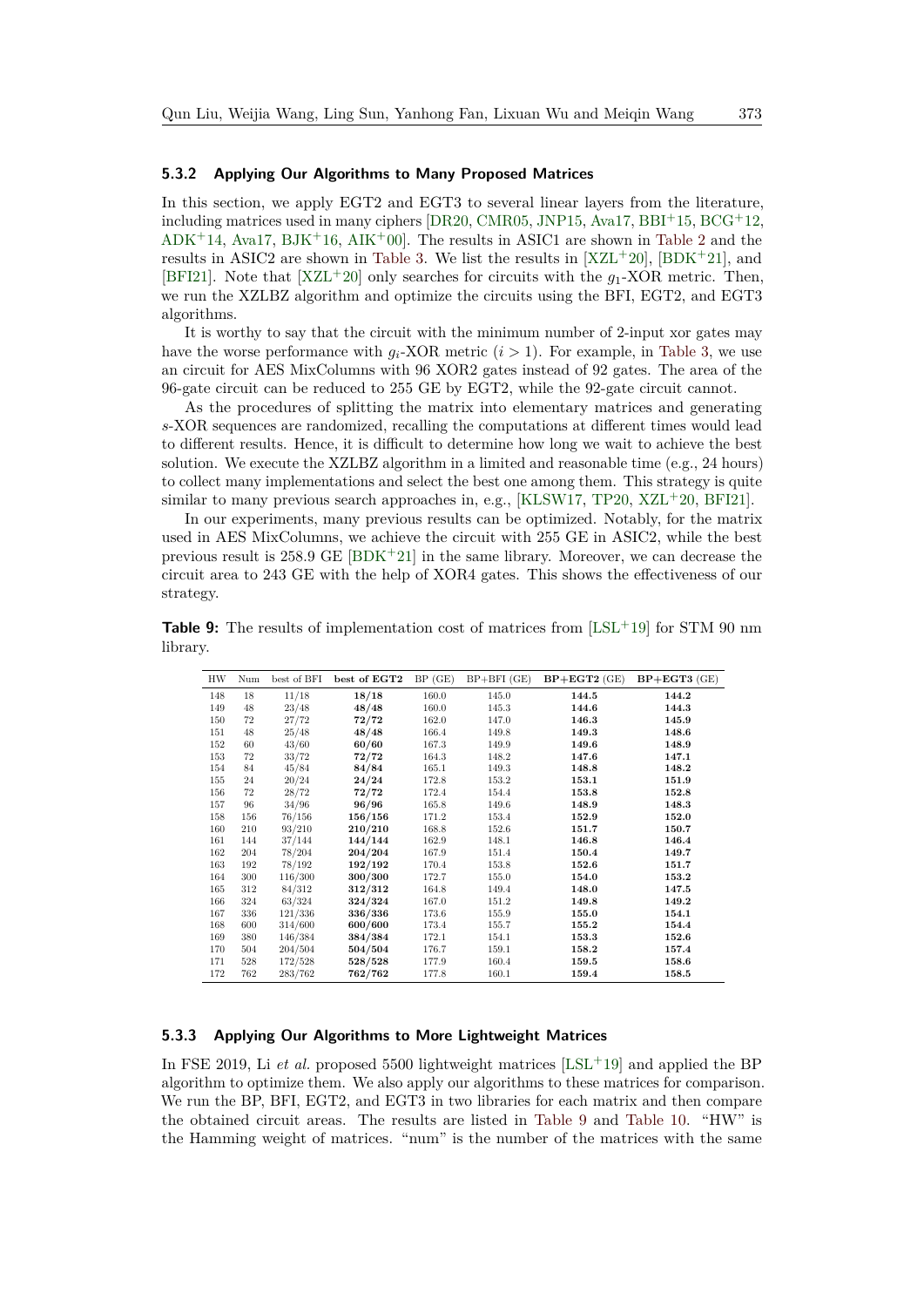| <b>HW</b> | Num | best of BFI | best of EGT2 | BP(GE) | $BP + BFI$ (GE) | $BP + EGT2$ (GE) | $BP + EGT3$ (GE) |
|-----------|-----|-------------|--------------|--------|-----------------|------------------|------------------|
| 148       | 18  | 0/18        | 18/18        | 266.4  | 226.4           | 222.7            | 214.4            |
| 149       | 48  | 0/48        | 48/48        | 266.4  | 227.2           | 223.5            | 214.1            |
| 150       | 72  | 0/72        | 72/72        | 269.7  | 229.7           | 226.5            | 216.1            |
| 151       | 48  | 0/48        | 48/48        | 277.1  | 232.8           | 230.4            | 218.5            |
| 152       | 60  | 6/60        | 60/60        | 278.6  | 232.1           | 229.8            | 217.9            |
| 153       | 72  | 0/72        | 72/72        | 273.5  | 230.6           | 226.9            | 217.5            |
| 154       | 84  | 0/84        | 84/84        | 275.0  | 232.8           | 229.3            | 219.1            |
| 155       | 24  | 0/24        | 24/24        | 287.8  | 235.4           | 233.2            | 220.9            |
| 156       | 72  | 0/72        | 72/72        | 287.1  | 239.1           | 235.6            | 223.6            |
| 157       | 96  | 0/96        | 96/96        | 276.1  | 232.7           | 229.3            | 219.0            |
| 158       | 156 | 6/156       | 156/156      | 285.1  | 237.6           | 234.4            | 223.0            |
| 160       | 210 | 12/210      | 210/210      | 281.1  | 237.7           | 234.0            | 222.4            |
| 161       | 144 | 0/144       | 144/144      | 271.2  | 232.0           | 226.5            | 218.2            |
| 162       | 204 | 10/204      | 204/204      | 279.5  | 235.8           | 231.2            | 221.2            |
| 163       | 192 | 1/192       | 192/192      | 283.7  | 239.4           | 234.6            | 223.6            |
| 164       | 300 | 6/300       | 300/300      | 287.6  | 240.4           | 235.0            | 224.8            |
| 165       | 312 | 0/312       | 312/312      | 274.5  | 233.7           | 227.5            | 218.8            |
| 166       | 324 | 0/324       | 324/324      | 278.0  | 236.5           | 230.2            | 221.0            |
| 167       | 336 | 0/336       | 336/336      | 289.0  | 241.8           | 237.6            | 226.6            |
| 168       | 600 | 32/600      | 600/600      | 288.7  | 241.7           | 238.0            | 228.0            |
| 169       | 384 | 0/384       | 384/384      | 286.5  | 239.2           | 234.8            | 224.9            |
| 170       | 504 | 0/504       | 504/504      | 294.2  | 247.9           | 242.7            | 231.4            |
| 171       | 528 | 2/528       | 528/528      | 296.3  | 249.7           | 244.9            | 233.4            |
| 172       | 762 | 3/762       | 762/762      | 296.0  | 249.1           | 244.6            | 233.6            |

<span id="page-23-0"></span>**Table 10:** The results of implementation cost of matrices from [\[LSL](#page-27-3)+19] for STM 130 nm library.

Hamming weight. "best of BFI" represents the proportion that BFI algorithm can obtain the best results and "best of EGT2" represents the proportion that our EGT2 can obtain the best results. "BP", "BP+BFI", "BP+EGT2", and "BP+EGT3" represent the circuit area of a matrix on average. Note that the BP algorithm uses *g*1-XOR metric, both BFI algorithm and EGT2 use the  $g_2$ -XOR metric, and EGT3 uses the  $g_3$ -XOR metric.

From the results, there exists significant room for improvement. On the one hand, the method using XOR3 gates can optimize all the circuits generated by the BP algorithm. On the other hand, our algorithms have better performance. In ASIC1, BFI can obtain about 35% matrices with the best results. In ASIC2, the proportion decreases to 1*.*3%. EGT2 and EGT3 can always obtain the best results.

#### **5.3.4 Hardware Implementations**

Our algorithms aim at searching for low-area circuits. It is insufficient for other hardware metrics (e.g., latency and power consumption) to simply conduct the estimation based on the every single gate. These criteria are closely related to the standard cell library [\[BFI21,](#page-25-4) [BDK](#page-25-5)<sup>+</sup>21]. In this respect, we synthesize the implementations with UMC 55 nm library ( $\lambda_1 = 2.5$  GE,  $\lambda_2 = 4.5$  GE). The logic synthesis is performed with Synopsys Design Compiler version R-2020.09-SP4 (using the compile ultra and compile ultra no autoungroup commands), and simulation is done in Mentor Graphics ModelSim SE v10.2c. All the results are shown in [Table 4.](#page-3-2) We give some explanations. There are four different circuits to implement AES MixColumns, which are from different tools based on different metrics.

**Type 1** is from [\[LXZZ21\]](#page-27-6) and is the best result with *g*1-metric. It only needs 91 XOR2 gates with depth 7.

**Type 2** is the circuit found by our algorithms based on **Type 1**. We always focus on the area and generate an optimized circuit with 61 XOR2 gates and 15 XOR3 gates.

**Type 3** is from  $[LWF^+22]$  $[LWF^+22]$  and is one of the best results with respect to the minimum depth (another best result is from [\[BFI21\]](#page-25-4)). It needs 103 XOR2 gates with depth 3. We provide it to show the comparison in latency.

**Type 4** is from the synthesizer starting from **Type 1**. The synthesizer takes a tradeoff between multiple metrics. We provide it to show the comparison with the previous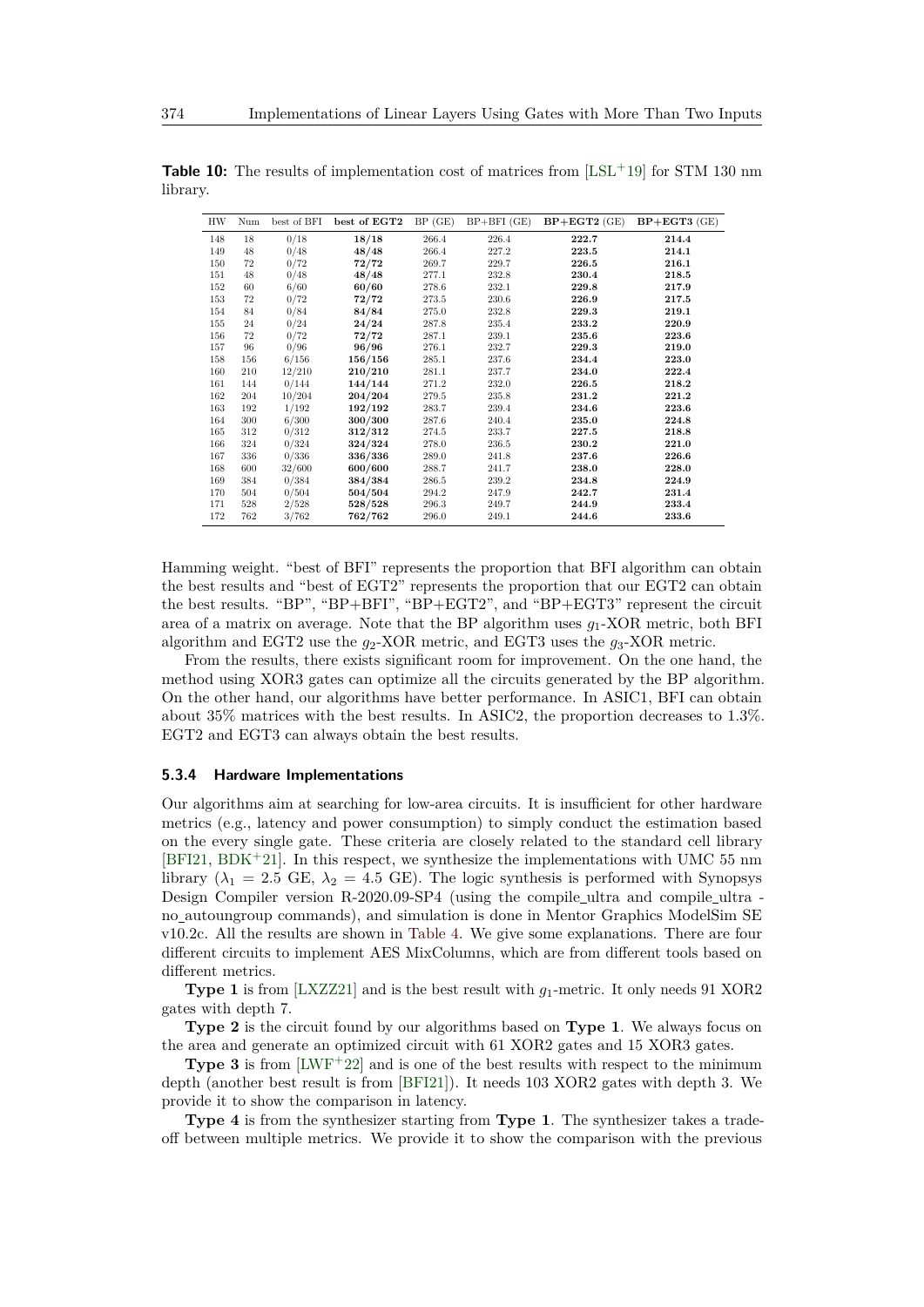synthesizers.

For the AES MixColumns, our implementation achieves the best area and the reduction of energy consumption (1.49 uW) at the cost of slight and reasonable growth of latency (0.13 ns). The goal of our algorithms is to achieve implementations with the smallest area, and our results show that considering gates with more input bits offers more possibilities.

# <span id="page-24-2"></span>**6 Conclusion**

In this paper, we propose the transform algorithm and the graph extending algorithm, and then combine the two algorithms to instantiate EGT2 and EGT3 with  $g_2$ -XOR and *g*3-XOR metrics, respectively. The two instantiated algorithms can be used to further optimize the circuit area of matrices in hardware. Our methods contribute to

- better circuits of AES MixColumns with 243 GE (with *g*3-XOR in ASIC2), which is the best result than ever before;
- better circuits of several linear layers from the literature;
- better circuits for 100% of matrices proposed in  $[LSL+19]$  $[LSL+19]$ .

Though our algorithms can reduce the circuit area easily with local optimization, it is still important to perform the procedures with the global optimization based on heuristics like [\[BDK](#page-25-5)+21]. In addition, our research provides a new tool for the construction of lightweight matrices. There should exist some matrices more compatible with our algorithms and thus have better circuits with  $g_{\epsilon}$ -XOR metric, which we leave as future work.

# **Acknowledgments**

The authors would like to thank the anonymous reviewers for their valuable comments and suggestions to improve the quality of the paper. The research leading to these results has received funding from the National Natural Science Foundation of China (Grant No. 62032014, Grant No. 62002201, Grant No. 62002204), the National Key Research and Development Program of China (Grant No. 2018YFA0704702, Grant No. 2021YFA1000600), the Major Basic Research Project of Natural Science Foundation of Shandong Province, China (Grant No. ZR202010220025), and the Program of Qilu Young Scholars (Grant No. 61580082063088) of Shandong University.

# **References**

- <span id="page-24-0"></span>[ADK<sup>+</sup>14] Martin R. Albrecht, Benedikt Driessen, Elif Bilge Kavun, Gregor Leander, Christof Paar, and Tolga Yalçin. Block ciphers - focus on the linear layer (feat. PRIDE). In Juan A. Garay and Rosario Gennaro, editors, *Advances in Cryptology - CRYPTO 2014 - 34th Annual Cryptology Conference, Santa Barbara, CA, USA, August 17-21, 2014, Proceedings, Part I*, volume 8616 of *Lecture Notes in Computer Science*, pages 57–76. Springer, 2014.
- <span id="page-24-1"></span>[AIK<sup>+</sup>00] Kazumaro Aoki, Tetsuya Ichikawa, Masayuki Kanda, Mitsuru Matsui, Shiho Moriai, Junko Nakajima, and Toshio Tokita. Camellia: A 128-bit block cipher suitable for multiple platforms - design and analysis. In Douglas R. Stinson and Stafford E. Tavares, editors, *Selected Areas in Cryptography, 7th Annual International Workshop, SAC 2000, Waterloo, Ontario, Canada, August 14-15, 2000, Proceedings*, volume 2012 of *Lecture Notes in Computer Science*, pages 39–56. Springer, 2000.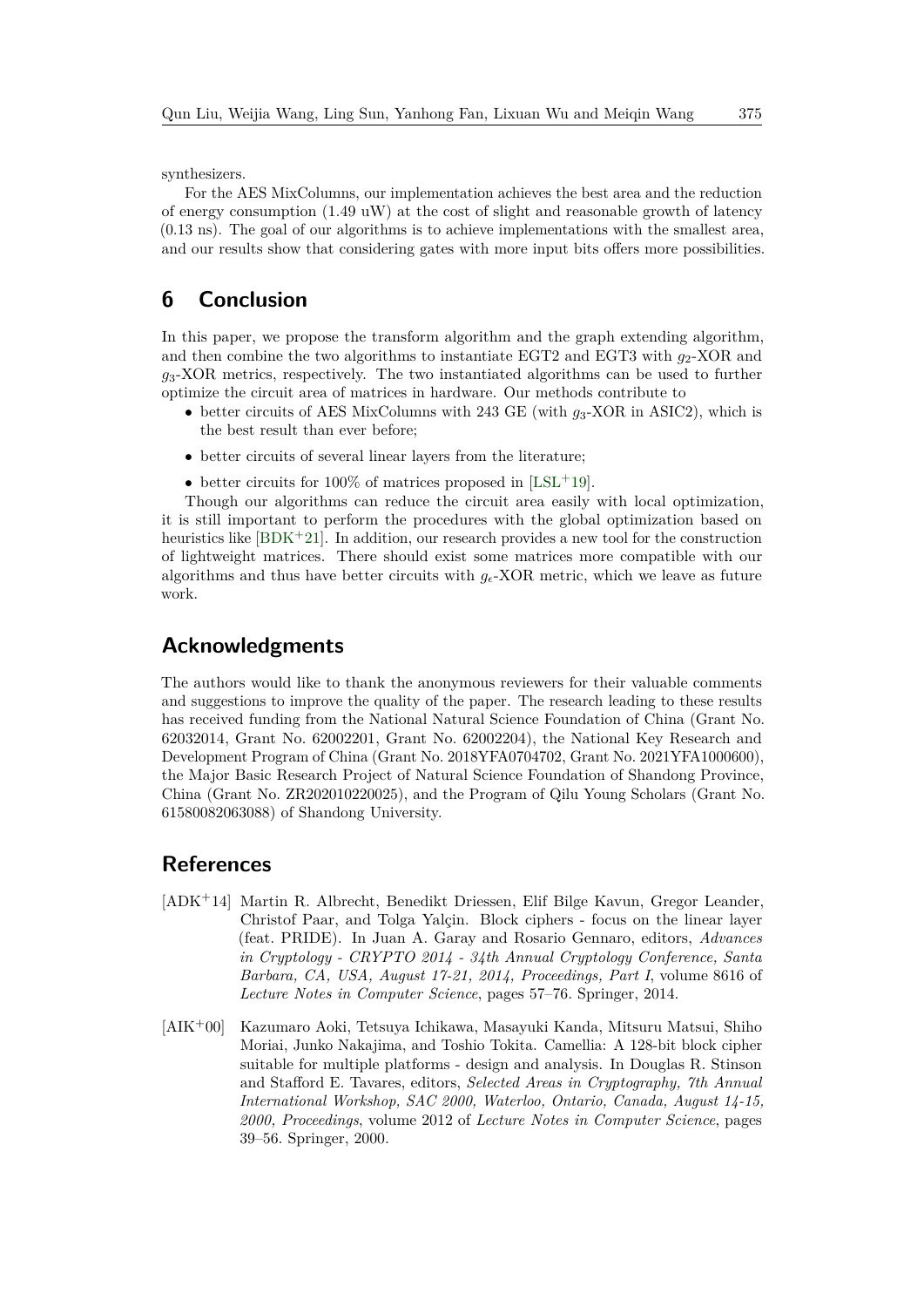- <span id="page-25-6"></span>[Ava17] Roberto Avanzi. The QARMA block cipher family. almost MDS matrices over rings with zero divisors, nearly symmetric even-mansour constructions with non-involutory central rounds, and search heuristics for low-latency s-boxes. *IACR Trans. Symmetric Cryptol.*, 2017(1):4–44, 2017.
- <span id="page-25-1"></span>[BBI<sup>+</sup>15] Subhadeep Banik, Andrey Bogdanov, Takanori Isobe, Kyoji Shibutani, Harunaga Hiwatari, Toru Akishita, and Francesco Regazzoni. Midori: A block cipher for low energy. In Tetsu Iwata and Jung Hee Cheon, editors, *Advances in Cryptology - ASIACRYPT 2015 - 21st International Conference on the Theory and Application of Cryptology and Information Security, Auckland, New Zealand, November 29 - December 3, 2015, Proceedings, Part II*, volume 9453 of *Lecture Notes in Computer Science*, pages 411–436. Springer, 2015.
- <span id="page-25-7"></span>[BCG<sup>+</sup>12] Julia Borghoff, Anne Canteaut, Tim Güneysu, Elif Bilge Kavun, Miroslav Knezevic, Lars R. Knudsen, Gregor Leander, Ventzislav Nikov, Christof Paar, Christian Rechberger, Peter Rombouts, Søren S. Thomsen, and Tolga Yalçin. PRINCE - A low-latency block cipher for pervasive computing applications - extended abstract. In Xiaoyun Wang and Kazue Sako, editors, *Advances in Cryptology - ASIACRYPT 2012 - 18th International Conference on the Theory and Application of Cryptology and Information Security, Beijing, China, December 2-6, 2012. Proceedings*, volume 7658 of *Lecture Notes in Computer Science*, pages 208–225. Springer, 2012.
- <span id="page-25-5"></span>[BDK<sup>+</sup>21] Anubhab Baksi, Vishnu Asutosh Dasu, Banashri Karmakar, Anupam Chattopadhyay, and Takanori Isobe. Three input exclusive-or gate support for boyar-peralta's algorithm. In Avishek Adhikari, Ralf Küsters, and Bart Preneel, editors, *Progress in Cryptology - INDOCRYPT 2021 - 22nd International Conference on Cryptology in India, Jaipur, India, December 12-15, 2021, Proceedings*, volume 13143 of *Lecture Notes in Computer Science*, pages 141–158. Springer, 2021.
- <span id="page-25-4"></span>[BFI21] Subhadeep Banik, Yuki Funabiki, and Takanori Isobe. Further results on efficient implementations of block cipher linear layers. *IEICE Trans. Fundam. Electron. Commun. Comput. Sci.*, 104-A(1):213–225, 2021.
- <span id="page-25-8"></span>[BJK<sup>+</sup>16] Christof Beierle, Jérémy Jean, Stefan Kölbl, Gregor Leander, Amir Moradi, Thomas Peyrin, Yu Sasaki, Pascal Sasdrich, and Siang Meng Sim. The SKINNY family of block ciphers and its low-latency variant MANTIS. In Matthew Robshaw and Jonathan Katz, editors, *Advances in Cryptology - CRYPTO 2016 - 36th Annual International Cryptology Conference, Santa Barbara, CA, USA, August 14-18, 2016, Proceedings, Part II*, volume 9815 of *Lecture Notes in Computer Science*, pages 123–153. Springer, 2016.
- <span id="page-25-0"></span>[BKL<sup>+</sup>07] Andrey Bogdanov, Lars R. Knudsen, Gregor Leander, Christof Paar, Axel Poschmann, Matthew J. B. Robshaw, Yannick Seurin, and C. Vikkelsoe. PRESENT: an ultra-lightweight block cipher. In Pascal Paillier and Ingrid Verbauwhede, editors, *Cryptographic Hardware and Embedded Systems - CHES 2007, 9th International Workshop, Vienna, Austria, September 10-13, 2007, Proceedings*, volume 4727 of *Lecture Notes in Computer Science*, pages 450–466. Springer, 2007.
- <span id="page-25-3"></span>[BMP13] Joan Boyar, Philip Matthews, and René Peralta. Logic minimization techniques with applications to cryptology. *J. Cryptol.*, 26(2):280–312, 2013.
- <span id="page-25-2"></span>[BP10] Joan Boyar and René Peralta. A new combinational logic minimization technique with applications to cryptology. In Paola Festa, editor, *Experimental*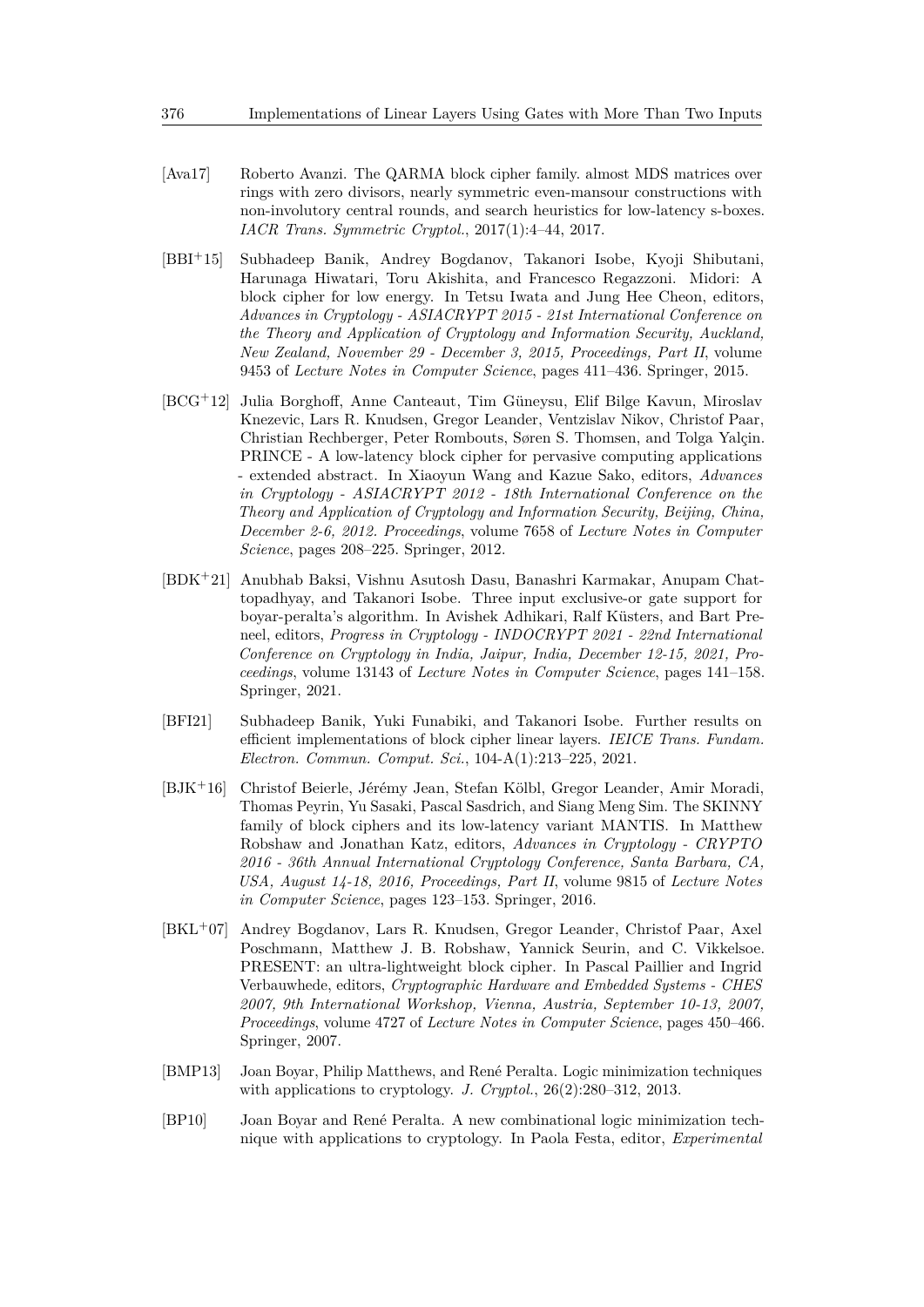*Algorithms, 9th International Symposium, SEA 2010, Ischia Island, Naples, Italy, May 20-22, 2010. Proceedings*, volume 6049 of *Lecture Notes in Computer Science*, pages 178–189. Springer, 2010.

- <span id="page-26-4"></span>[BPMC18] Anubhab Baksi, Vikramkumar Pudi, Swagata Mandal, and Anupam Chattopadhyay. Lightweight asic implementation of aegis-128. In *2018 IEEE Computer Society Annual Symposium on VLSI (ISVLSI)*, pages 251–256, 2018.
- <span id="page-26-7"></span>[BR00] Paulo S.L.M. Barreto and Vincent Rijmen. The anubis block cipher. *First Open NESSIE Workshop*, 2000.
- <span id="page-26-1"></span>[CFS<sup>+</sup>22] Shiyao Chen, Yanhong Fan, Ling Sun, Yong Fu, Haibo Zhou, Yongqing Li, Meiqin Wang, Weijia Wang, and Chun Guo. SAND: an AND-RX feistel lightweight block cipher supporting s-box-based security evaluations. *Des. Codes Cryptogr.*, 90(1):155–198, 2022.
- <span id="page-26-5"></span>[CMR05] Carlos Cid, Sean Murphy, and Matthew J. B. Robshaw. Small scale variants of the AES. In Henri Gilbert and Helena Handschuh, editors, *Fast Software Encryption: 12th International Workshop, FSE 2005, Paris, France, February 21-23, 2005, Revised Selected Papers*, volume 3557 of *Lecture Notes in Computer Science*, pages 145–162. Springer, 2005.
- <span id="page-26-2"></span>[DR20] Joan Daemen and Vincent Rijmen. *The Design of Rijndael - The Advanced Encryption Standard (AES), Second Edition*. Information Security and Cryptography. Springer, 2020.
- <span id="page-26-0"></span>[GPP11] Jian Guo, Thomas Peyrin, and Axel Poschmann. The PHOTON family of lightweight hash functions. In Phillip Rogaway, editor, *Advances in Cryptology - CRYPTO 2011 - 31st Annual Cryptology Conference, Santa Barbara, CA, USA, August 14-18, 2011. Proceedings*, volume 6841 of *Lecture Notes in Computer Science*, pages 222–239. Springer, 2011.
- <span id="page-26-6"></span>[JNP15] Jérémy Jean, Ivica Nikolić, and Thomas Peyrin. Joltik v1. 3. *CAESAR Round*, 2, 2015.
- <span id="page-26-10"></span>[JPST17] Jérémy Jean, Thomas Peyrin, Siang Meng Sim, and Jade Tourteaux. Optimizing implementations of lightweight building blocks. *IACR Trans. Symmetric Cryptol.*, 2017(4):130–168, 2017.
- <span id="page-26-8"></span>[JV04] Pascal Junod and Serge Vaudenay. FOX : A new family of block ciphers. In Helena Handschuh and M. Anwar Hasan, editors, *Selected Areas in Cryptography, 11th International Workshop, SAC 2004, Waterloo, Canada, August 9-10, 2004, Revised Selected Papers*, volume 3357 of *Lecture Notes in Computer Science*, pages 114–129. Springer, 2004.
- <span id="page-26-11"></span>[Kah62] Arthur B Kahn. Topological sorting of large networks. *Communications of the ACM*, 5(11):558–562, 1962.
- <span id="page-26-3"></span>[KLSW17] Thorsten Kranz, Gregor Leander, Ko Stoffelen, and Friedrich Wiemer. Shorter linear straight-line programs for MDS matrices. *IACR Trans. Symmetric Cryptol.*, 2017(4):188–211, 2017.
- <span id="page-26-9"></span>[KPPY14] Khoongming Khoo, Thomas Peyrin, Axel York Poschmann, and Huihui Yap. FOAM: searching for hardware-optimal SPN structures and components with a fair comparison. In Lejla Batina and Matthew Robshaw, editors, *Cryptographic Hardware and Embedded Systems - CHES 2014 - 16th International Workshop, Busan, South Korea, September 23-26, 2014. Proceedings*, volume 8731 of *Lecture Notes in Computer Science*, pages 433–450. Springer, 2014.